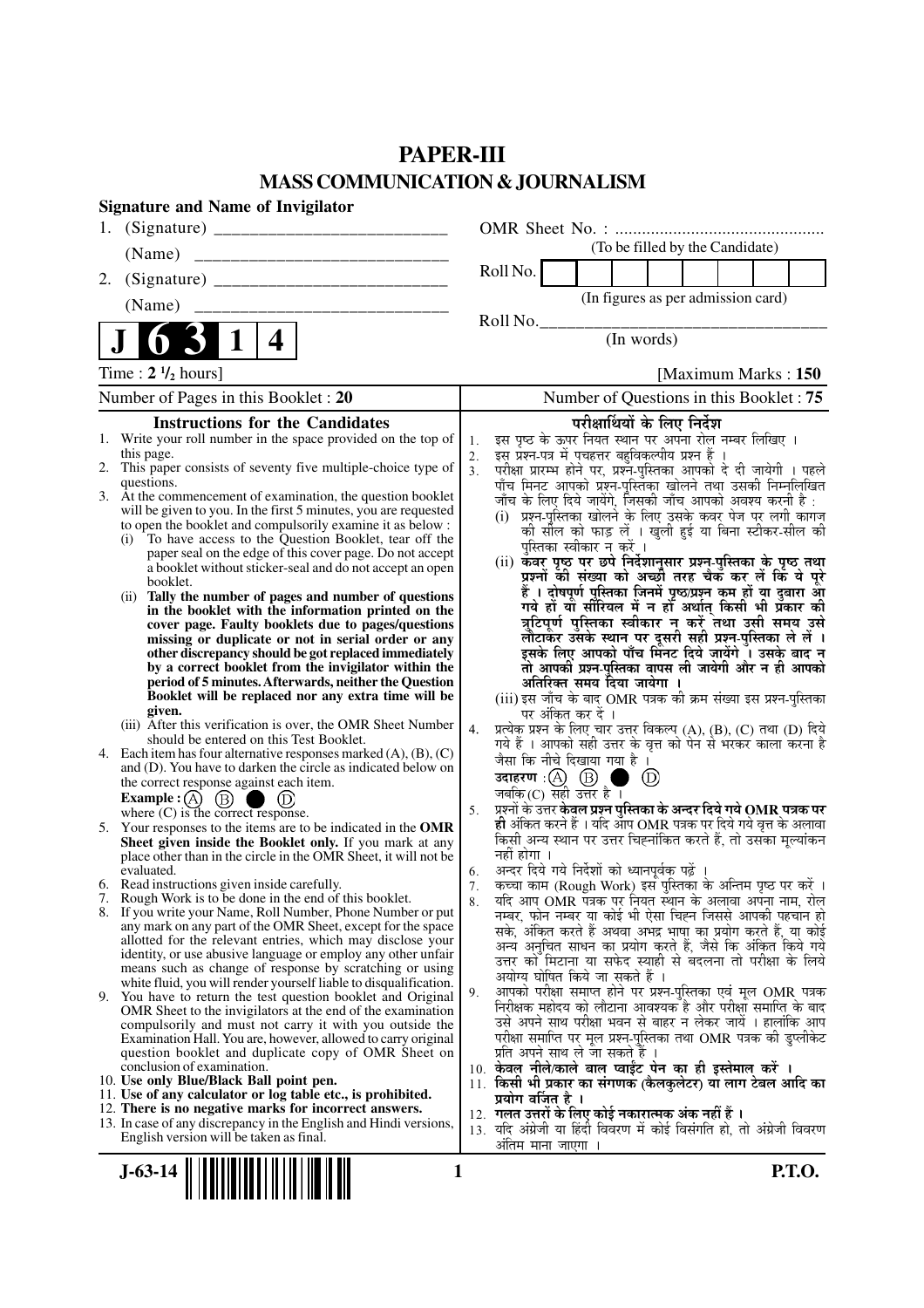# **MASS COMMUNICATION & JOURNALISM Paper – III**

**Note :** This paper contains **seventy five (75)** objective type questions of **two (2)** marks each. **All** questions are compulsory.

- **1.** In communication, critical readings are
	- (A) Irrational
	- (B) Probabilistic
	- (C) Contradictory
	- (D) Cognitive
- **2.** Semantic noise is concerned with the understandability of
	- (A) the medium
	- (B) the transmission
	- (C) the encoder
	- (D) the message
- **3.** For Roland Barthes, myth is a system of
	- (A) Contrasts
	- (B) Morality
	- (C) Precepts
	- (D) Communication
- **4.** 'Rhetoric' as the basis of better communication was emphasised by
	- (A) Berlo
	- (B) Wilbur Schramm
	- (C) Newcomb
	- (D) Aristotle
- **5.** In mass communication, messages are
	- (A) Permanent
	- (B) Personal
	- (C) Interchangeable
	- (D) Fleeting
- **6.** Usually a large number of people are involved in message production in
	- (A) Intrapersonal communication
	- (B) Inter-personal communication
	- (C) Group communication
	- (D) Mass communication

# Paper-III 2 J-63-14

- **7.** One of the objectives of semiotics in television is to identity and deconstruct
	- (A) National identity
	- (B) Reality
	- (C) Mythic structures
	- (D) Hype building
- **8.** The arbitrary nature of the relationship between the signifier and the signified makes it
	- (A) Polysemic
	- (B) Convenient
	- (C) Prohibitive
	- (D) Purposeless
- **9.** Structuralism is derived from the works of
	- (A) Octovia piz
	- (B) Jurgen Habermes
	- (C) David Holmes
	- (D) Ferdinand de Saussure
- **10.** Through the correlation function, mass media help shape
	- (A) Traditions
	- (B) Environment
	- (C) Public Opinion
	- (D) Customs
- **11.** One of the important components of selectivity theories is
	- (A) Culture
	- (B) Violence
	- (C) Source
	- (D) Feedback
-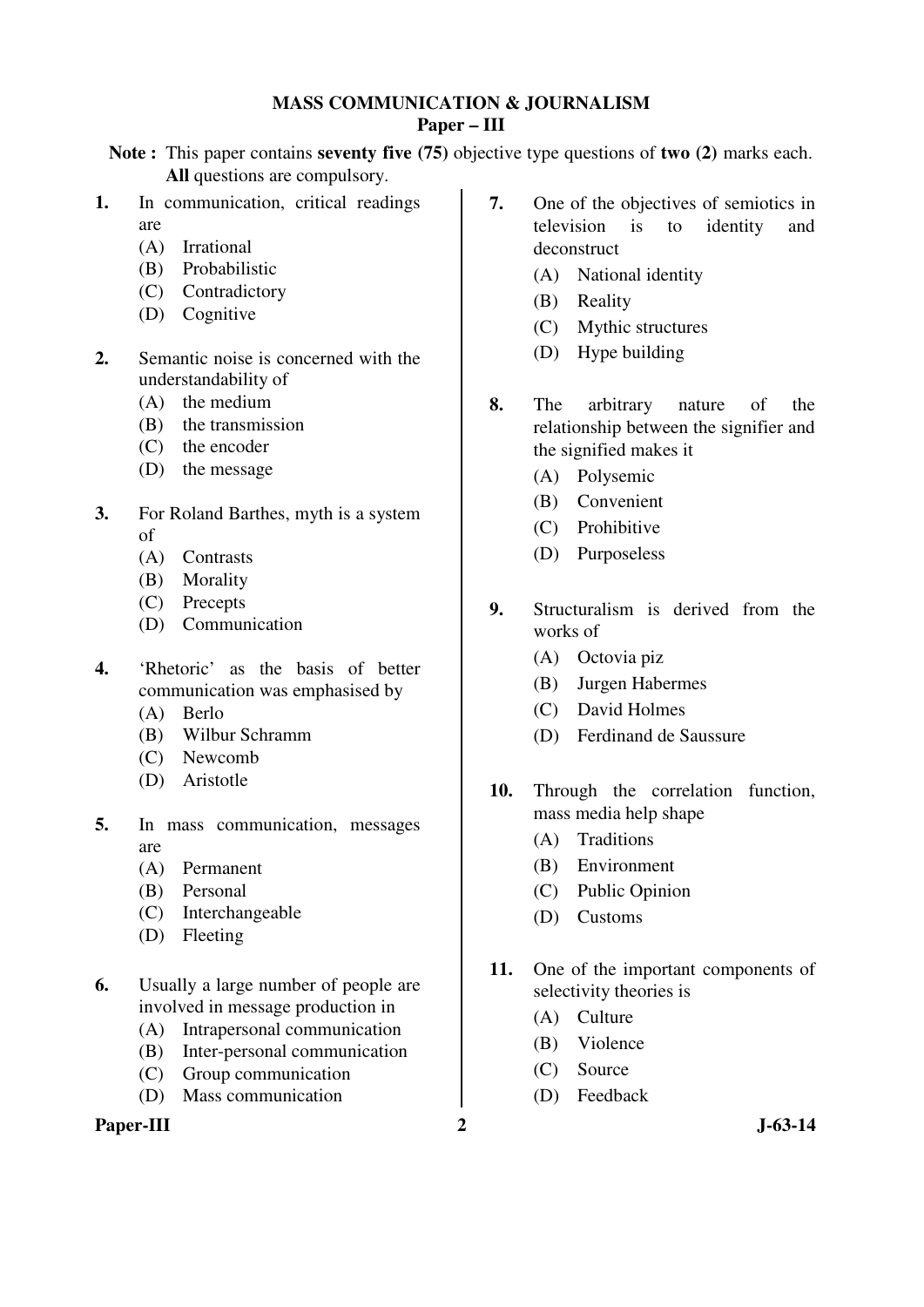जनसंचार और पत्रकारिता ¯ÖÏ¿®Ö¯Ö¡Ö **– III** 

**नोट: द्रिस प्रश्नपत्र में पचहत्तर (75)** बह-विकल्पीय प्रश्न हैं । प्रत्येक प्रश्न के **दो (2)** अंक हैं । सभी प्रश्न अनिवार्य हैं ।

- 1. संचार में. समीक्षात्मक पठन हैं
	- $(A)$  तर्कहीन
	- (B) संभाविता सम्बन्धी
	- (C) प्रतिरोधात्मक
	- (D) संज्ञानात्मक
- 2. सिमेन्टिक शोर (नॉईज़) का सम्बन्ध इसकी समझबझ $\overline{a}$  से है:
	- $(A)$  माध्यम  $(B)$  संचरण
	- (C) संकेतक (D) सन्देश
- 3. रोला बार्थ के लिए. पौराणिकता इसकी एक प्रणाली है $\cdot$ 
	- $(A)$  विरोधाभास  $(B)$  सदाचार
	- (C) नियम (D) संचार
- **4.** "वक्तृता" (रिटोरिक) उत्तम संचार का मूल है कथन का प्रतिपादन किसने किया था ?
	- (A) बर्लो (B) विल्बर श्रैम
	- (C) न्यकॉम्ब (D) अरस्त्
- 5. जनसंचार में, संदेश होते हैं
	- $(A)$  स्थायी
	- (B) व्यक्तिगत
	- (C) अंतर-परिवर्तनीय
	- (D) भागदौड़ भरे (फ्लीटिंग)
- 6. सामान्यत: बड़ी संख्या में लोग सन्देश निर्माण हेत् इस संचार प्रक्रिया में शामिल होते हैं :
	- $(A)$  अनिर्वेयक्तिक संचार
	- (B) अन्तर वैयक्तिक संचार
	- (C) समूह संचार
	- (D) जन संचार
- 7. ∑लीविजन में संकेत विज्ञान (सिमियोटिक्स) का एक उद्देश्य निम्न में से किसकी पहचान व विघटन है $?$ 
	- (A) राष्ट्रीय पहचान
	- $(B)$  वास्तविकता
	- $(C)$  पौराणिक संरचनाएँ
	- (D) बढ़ा-चढ़ा कर प्रस्तुत करना
- 8. महत्त्व रखने वाला (सिग्निफायर) तथा महत्त्व दिये जाने वाले (सिग्निफाइड) के बीच मनमाना संबंध इसे बनाता है
	- (A) अनेकार्थक (पॉलिसेमिक)
	- (B) सुविधाजनक (कन्वीनियेन्ट)
	- $(C)$  निषेधात्मक (प्रोहिबिटिव)
	- (D) उद्देश्य रहित (पर्पजलेस)
- **9.** संरचनात्मकता की अवधारणा किसके कार्य से ली गई है $\gamma$ 
	- $(A)$  ऑक्टोविया पिज
	- (B) जरगैन हैबरमास
	- (C) डेविड होम्स
	- (D) फरडिनाण्ड डि ससुर
- 10. सहसम्बन्ध कार्य द्वारा मास मीडिया निम्नलिखित में से किसे आकार देने में मदद करता है ?
	- (A) परम्परा (B) पर्यावरण
	- (C) जनमत (D) रीति-रिवाज
- 11. "चयनात्मकता सिद्धान्त" का एक प्रमुख घटक Æîü
	- (A) संस्कृति (B) हिंसा
	- (C) स्रोत (D) प्रतिपृष्टि

**J-63-14 3 Paper-III**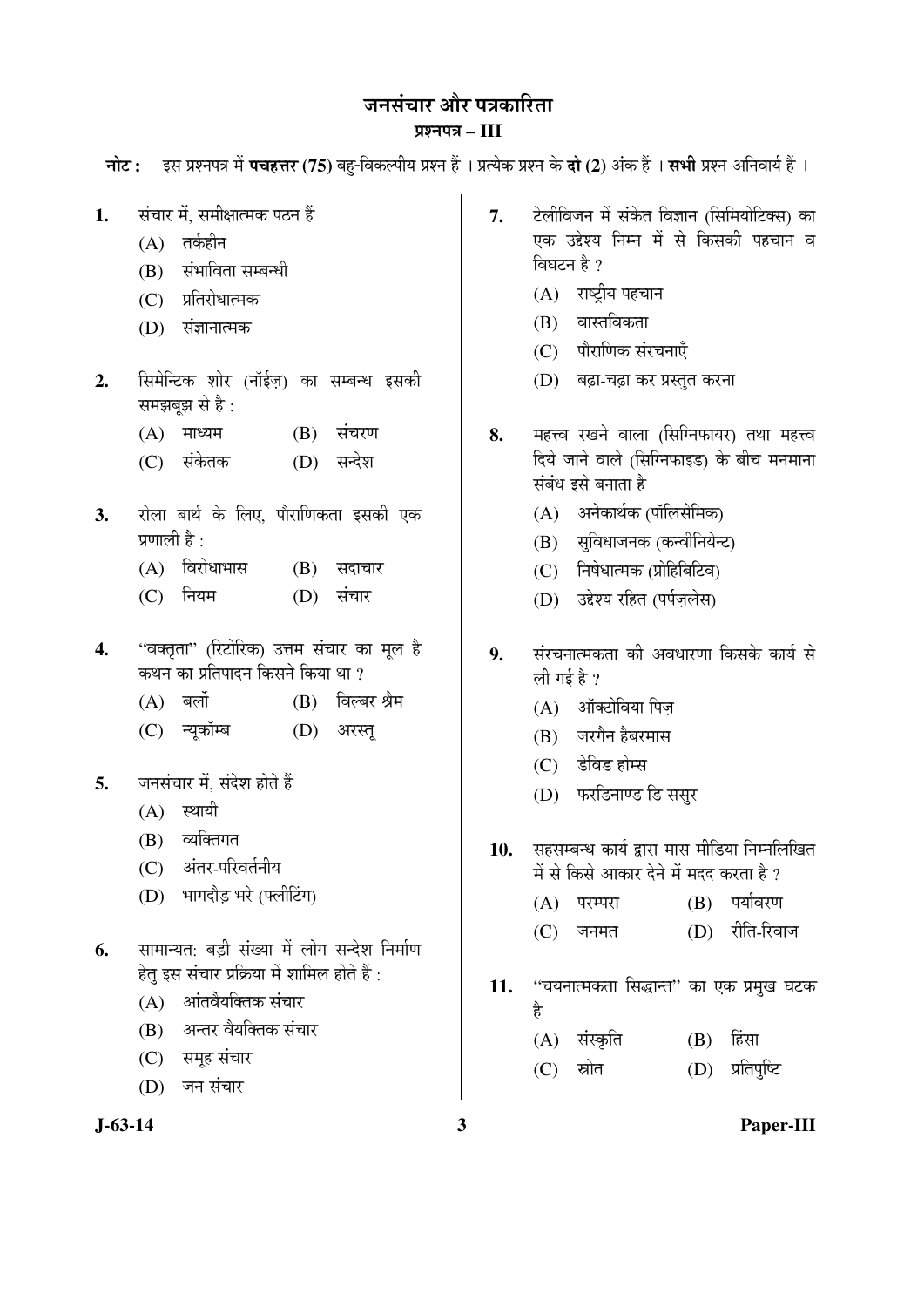- **12.** Level C problem in Shannon and Weaver model deals with
	- (A) Source
	- (B) Message
	- (C) Channel
	- (D) Receiver
- **13.** Journalism that promotes civic commitment and citizen participation in democratic processes is known as
	- (A) Advocacy Journalism
	- (B) Public Journalism
	- (C) Alternative Journalism
	- (D) Counter media
- **14.** Gerbner identifies a true information point beyond the normal elements of communication process. What is the point ?
	- (A) Destination
	- (B) Event
	- (C) Message
	- (D) Context
- **15.** The concept of stereotypes was advocated in mass media by
	- (A) Michael Foucolt
	- (B) Walter Lippman
	- (C) William Raymonds
	- (D) Robert Herman
- **16.** Communist media philosophy believes in using the media for
	- (A) Entertaining the masses
	- (B) Planning sound objectives
	- (C) Elevating public tastes
	- (D) Counter revolutionary methods
- **17.** Public access broadcasting is part of
	- (A) Deliberative democracy
	- (B) Numerical democracy
	- (C) Mediated democracy
	- (D) Fragmented democracy

# Paper-III 3-63-14

- **18.** A new daily newspaper in English published by an established newspaper house that has its editions from Mumbai and Bangaluru is
	- (A) DNA
	- (B) Millennium post
	- (C) India post
	- (D) National standard
- **19.** Job press refers to
	- (A) Employment News
	- (B) Government Press
	- (C) Journalistic Writing
	- (D) Commercial Printing
- **20.** The word 'press' is a set of all newspapers.
	- (A) Simile
	- (B) Hyperbole
	- (C) Metaphor
	- (D) Metonym
- **21.** In 1875, the statesman was founded by
	- (A) Rudyard Kipling
	- (B) John Corbett
	- (C) Robert Knight
	- (D) James Silk Buckingham
- **22.** Two-step flow of communication argues that
	- (A) People are not isolates
	- (B) People live without communication
	- (C) People-mass media nexus
	- (D) People are not the subjects in communication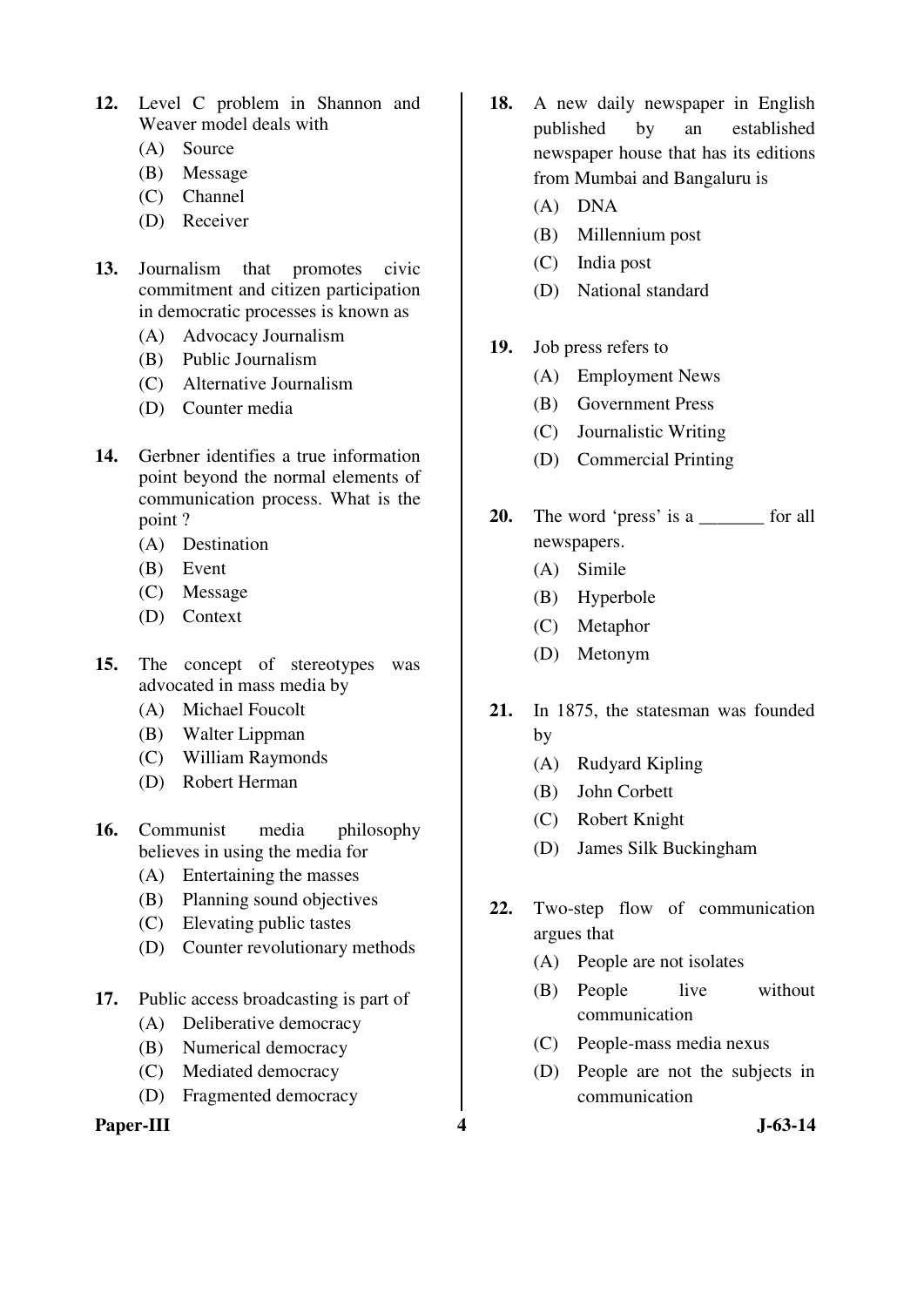- 12. शेनन-वीवर मॉडल में लेवल-सी की समस्या का सम्बन्ध है
	- (A) स्रोत (B) सन्देश
	- $(C)$  चैनल  $(D)$  प्रापक
- 13. वह पत्रकारिता, जो लोकतान्त्रिक प्रक्रिया में सामाजिक वचनबद्धता एवं जन सहभागिता को बढावा देती है. कहलाती है
	- (A) तरफदारी (एडवोकेसी) पत्रकारिता
	- $(B)$  जन पत्रकारिता
	- (C) वैकल्पिक पत्रकारिता
	- $(D)$  जवाबदेह माध्यम
- 14. गर्बनर ने संचार प्रक्रिया के सामान्य तत्त्वों के अतिरिक्त एक वास्तविक सूचना बिन्दु की पहचान की है । वह बिन्दु क्या है ?
	- $(A)$  गन्तव्य  $(B)$  घटना
	- (C) संदेश (D) संदर्भ
- 15. <u>'</u>स्टीरियो टाइप्स' की अवधारणा जन माध्यम के क्षेत्र में. इन्होंने प्रारंभ की थी
	- (A) मिशेल फुकोल्ट
	- (B) वाल्टर लिपमैन
	- (C) विलियम रेमण्डस
	- (D) राबर्ट हर्मन
- 16. साम्यवादी मीडिया दर्शन मीडिया के इस प्रकार <u>के प्रयोग पर विश्वास करता है</u>
	- $(A)$  लोगों का मनोरंजन किया जाना।
	- $(B)$  अच्छे लक्ष्य की योजना बनाना ।
	- (C) लोगों की पसंद को बेहतर बनाना ।
	- $(D)$  क्रांतिकारी तरीकों का दमन करना ।
- 17. जन अभिगमन प्रसारण निम्नलिखित में से किसका हिस्सा है ?
	- $(A)$  विमर्शी प्रजातंत्र
	- (B) संख्यात्मक प्रजातंत्र
	- (C) माध्यमजनित प्रजातंत्र
	- $(D)$  विखंडित प्रजातंत्र
- 
- 18. Elg El में एक प्रतिष्ठित समाचारपत्र घराने के द्वारा एक नया अंग्रेजी दैनिक समाचारपत्र शरू किया गया है जिसके मुम्बई व बेंगलुरू से संस्करण प्रकाशित होते हैं
	- (A) डी.एन.ए.
	- (B) मिलेनियम पोस्ट
	- (C) इंडिया पोस्ट
	- (D) नेशनल स्टैंडर्ड
- 19. जॉब प्रेस का संदर्भ है
	- $(A)$  रोजगार समाचार
	- (B) सरकारी प्रेस
	- $(C)$  पत्रकारिता लेखन
	- $(D)$  वाणिज्यिक प्रकाशन
- 20. 'प्रेस' शब्द का प्रयोग सभी समाचारपत्रों के लिए  $\frac{1}{3}$ 
	- (A) उपमा (सिमलि)
	- (B) अतिश्योक्ति (हाइपरबोल)
	- (C) रूपक (मेटाफर)
	- (D) मेटानिम
- 21. द स्टेट्समैन की शुरुआत 1875 में इन्होंने की थी
	- (A) रुडयार्ड किपलिंग
	- (B) जॉन कार्बेट
	- $(C)$  राबर्ट नाइट
	- (D) जेम्स सिल्क बकिंघम
- 22. Äंचार का दिचरणीय प्रवाह सिद्ध करता है
	- $(A)$  लोग एकाकी नहीं होते हैं ।
	- $(B)$  लोग संचार के बिना रहते हैं ।
	- (C) लोग जन माध्यम गठजोड
	- (D) संचार में लोग विषय नहीं हैं ।
- 

# **J-63-14 5 Paper-III**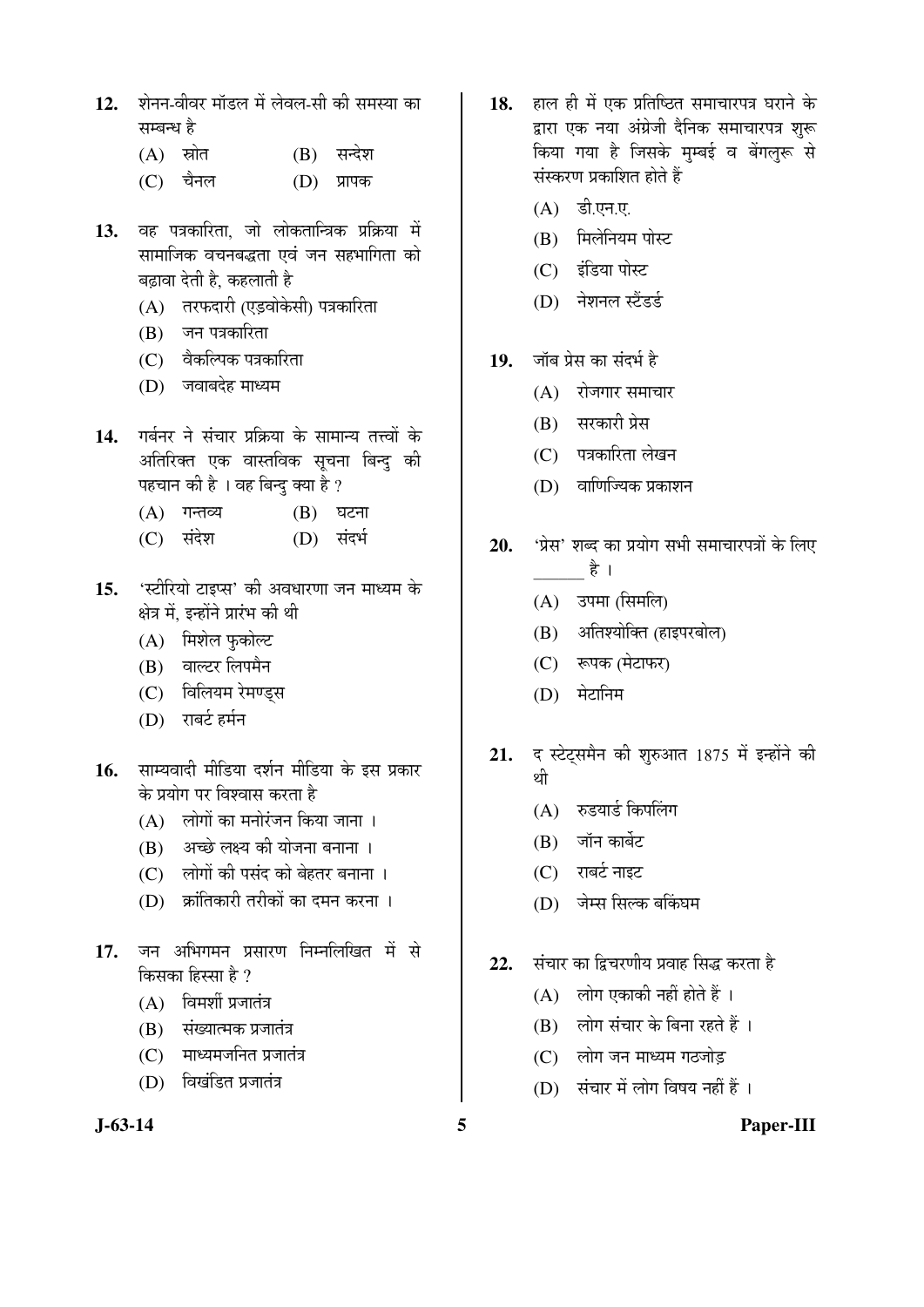- **23.** Forfeiture of any publication, containing prohibited contents, is permitted under
	- (A) Finance Act, 1978
	- (B) Criminal Procedure Code
	- (C) Copyright Act
	- (D) Press and Registration of Books Act
- **24.** The Newspaper (Price Control) Act, 1972 was in force for
	- (A) two years
	- (B) three years
	- (C) four years
	- (D) five years
- **25.** The newspaper that has the largest number of ombudsmen is
	- (A) The New York Times
	- (B) The Daily Express
	- (C) The Times of India
	- (D) Youmuiri Shinbun
- **26.** Pavlov and Skinner popularised the stream of
	- (A) Behavioural research
	- (B) Diagnostic research
	- (C) Clinical research
	- (D) Analytical research
- **27.** Focus group interviews demand the presence of a
	- (A) Moderator
	- (B) Stenographer
	- (C) Commentator
	- (D) Listener
- **28.** Hypothesis cannot be in
	- (A) the nullified form
	- (B) the declarative form
	- (C) the directional form
	- (D) the general form

Paper-III 6 J-63-14

- **29.** The organic model of development demands the beneficiaries to be
	- (A) Passive participants
	- (B) Active participants
	- (C) Neutral
	- (D) Controversial participants
- **30.** 'Development is a cruel choice' is the statement made by
	- (A) Elihu Katz
	- (B) Harry Truman
	- (C) Denis Goulet
	- (D) Robert McNamara
- **31.** The term used for the co-existence of private sector with public sector in broadcasting is
	- (A) Duopoly
	- (B) Oligopoly
	- (C) Monopoly
	- (D) Triopoly
- **32.** According to some critics, the most potent tool of media imperialism is
	- (A) Newspaper (B) Radio
	- (C) Magazine (D) Television
- **33.** The first foreign news agency to start its operations in India was
	- (A) Associated press
	- (B) DPA
	- (C) Reuters
	- (D) TASS
- **34.** CPM is associated with advertising in
	- (A) Broadcast media
	- (B) Print media
	- (C) Visual media
	- (D) New media
-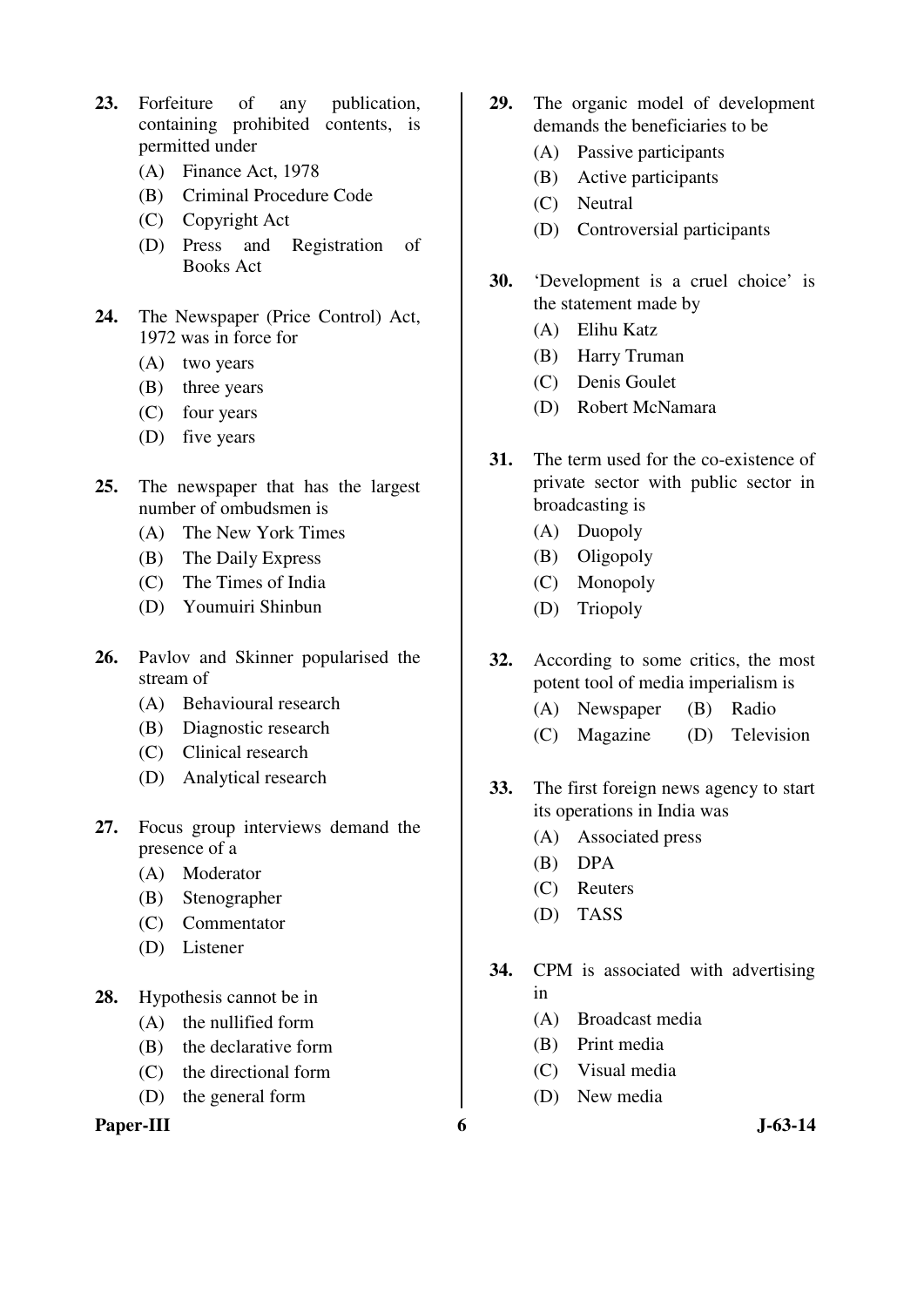- **23.** ×®Ö×ÂÖ¨ü ÃÖÖ´ÖÝÖÏß ×»ÖµÖê ×ÛúÃÖß ¯ÖÏÛúÖ¿Ö®Ö ÛúÖ •Ö²ŸÖ किया जाना किसके तहत अनमोदित है ?
	- (A) वित्त अधिनियम 1978
	- $(B)$  अपराध दण्ड संहिता
	- (C) प्रतिलिप्याधिकार अधिनियम
	- (D) प्रेस एवं पुस्तक पंजीकरण अधिनियम
- 24. समाचारपत्र (मुल्य नियंत्रण) कानुन 1972 निम्नलिखित वर्षों के लिए प्रभावी था :
	- $(A)$  दो वर्ष  $(B)$  तीन वर्ष
	- (C) चार वर्ष (D) पाँच वर्ष
- 25. समाचारपत्र जिसमें सर्वाधिक ओम्बुडसमैन हैं. वह है
	- (A) द न्यूयार्क टाइम्स
	- (B) द डेली एक्सप्रैस
	- $(C)$   $\leq$   $\leq$   $\leq$   $\leq$   $\leq$   $\leq$   $\leq$   $\leq$   $\leq$   $\leq$   $\leq$   $\leq$   $\leq$   $\leq$   $\leq$   $\leq$   $\leq$   $\leq$   $\leq$   $\leq$   $\leq$   $\leq$   $\leq$   $\leq$   $\leq$   $\leq$   $\leq$   $\leq$   $\leq$   $\leq$   $\leq$   $\leq$   $\leq$   $\leq$   $\leq$   $\leq$
	- (D) योमुईरि शिनबून
- 26. पैवलोव व स्किन्नर ने किस धारा को प्रसिद्धि दी ?
	- $(A)$  व्यावहारिक शोध
	- $(B)$  निदानात्मक शोध
	- $(C)$  लाक्षणिक शोध
	- $(D)$  विश्लेषणात्मक शोध
- 27. फोकस ग्रप साक्षात्कार में किसकी उपस्थिति आवश्यक होती है ?
	- (A) परिमार्जक (माडेटर)
	- (B) आशुलिपिक
	- (C) टिप्पणीकार
	- $(D)$  श्रोता
- **28.** प्राक्कल्पना नहीं हो सकती है
	- $(A)$  रद्द रूप में
	- (B) घोषणात्मक रूप में
	- (C) दिशात्मक रूप में
	- $(D)$  सामान्य रूप में
- 
- 29. विकास का जैविक प्रारूप लाभार्थियों को निम्नलिखित में क्या होने की माँग करता है ?
	- $(A)$  निष्क्रिय प्रतिभागी
	- $(B)$  सक्रिय प्रतिभागी
	- $(C)$  तटस्थ
	- $(D)$  विवादास्पद प्रतिभागी
- 30. "विकास एक निष्ट्र चयन है" यह कथन किसका है $2$ 
	- (A) इलिहू कॉट्ज
	- (B) हैरी ट्रूमन
	- $(C)$  डेनिस गौले
	- (D) गॅबर्ट मैकनमारा
- 31. प्रसारण में निजी क्षेत्र का सार्वजनिक क्षेत्र के सह-अस्तित्व हेत् इस शब्द का प्रयोग किया जाता है
	- (A) द्वयधिकार (डयोपोलि)
	- (B) अल्पाधिकार (ओलिगोपोलि)
	- (C) एकाधिकार (मोनोपोलि)
	- (D) त्रयधिकार (टाइपोलि)
- 32. कुछ समीक्षकों के अनुसार मीडिया के साम्राज्यवादी स्वरूप के लिए कौन सा माध्यम सबसे ज्यादा प्रभावी है ?
	- (A) समाचारपत्र (B) रेडियो
	- (C) पत्रिका (D) टेलीविजन
- 33. भारत में प्रथम विदेशी समाचार समिति, जिसने अपनी सेवाएँ प्रारम्भ की थी
	- (A) एसोसिएटेड प्रेस (B) डी पी ए
	- (C) रायटर्स (D) तास
- 34. सी.पी.एम. विज्ञापन के किस माध्यम से जुड़ा है ?
	- $(A)$  प्रसारण माध्यम  $(B)$  मुद्रित माध्यम
	- (C) दृश्य माध्यम (D) नवीन माध्यम
- 

**J-63-14 7 Paper-III**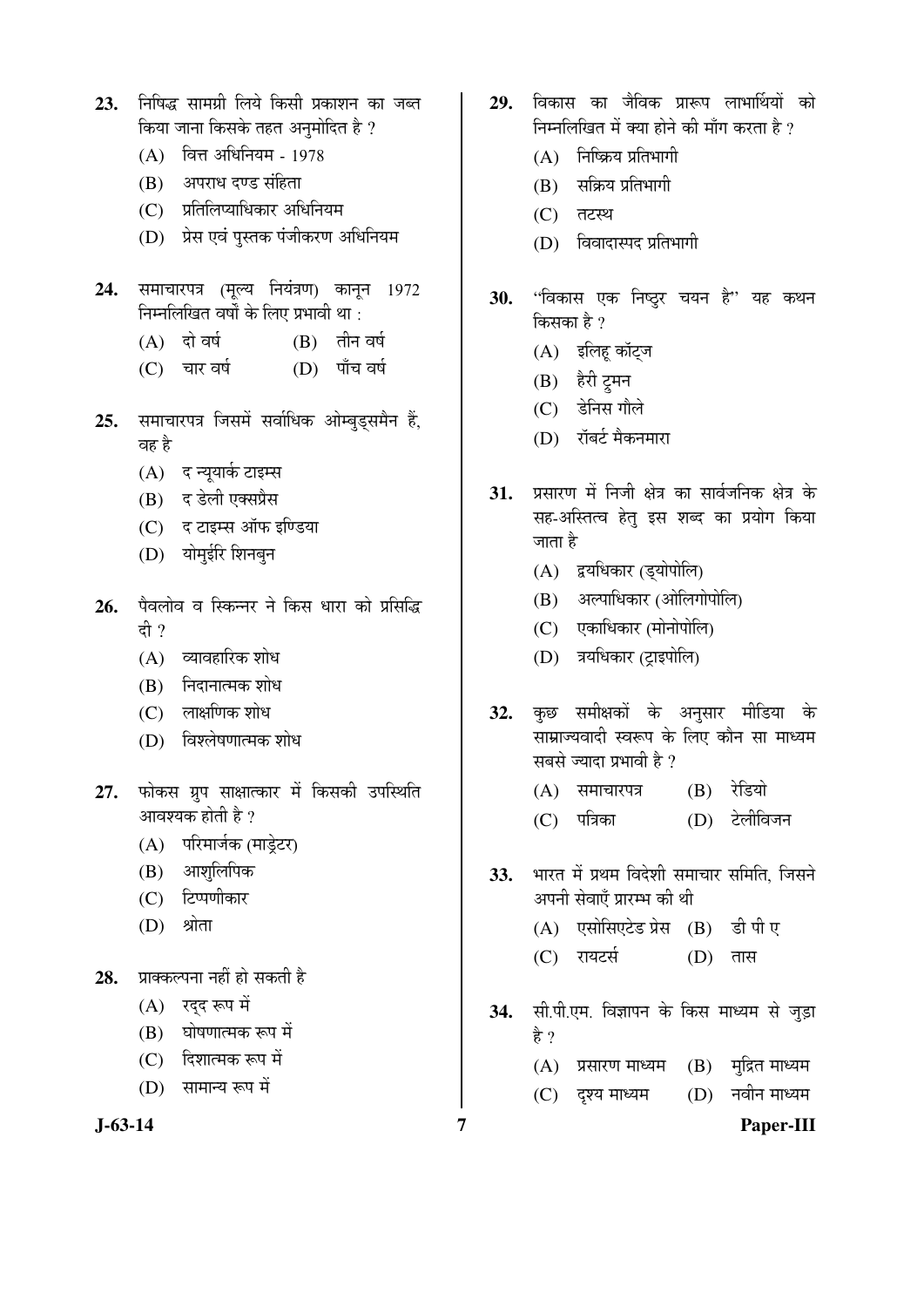- **35.** The push-button recording system of A.C. Nielsen is labelled
	- (A) Data recorder
	- (B) People's meter
	- (C) Electronic diary
	- (D) Programme recordist
- **36.** The film "Citizen Kane" was fictional representation of
	- (A) Joseph Julitzer
	- (B) William Randolph Hearst
	- (C) Lord Northcliffe
	- (D) Rupert Murdoch
- **37.** Film noir means the subjects of
	- (A) Tragedy
	- (B) Anti-hero
	- (C) Crime and Mystery
	- (D) Art and Culture
- **38.** When a photograph is edited to adjust the colour balance, it is called
	- (A) Colour separation
	- (B) Colour gradation
	- (C) Colour constancy
	- (D) Colour correction
- **39.** PAL is telecasting format has
	- (A) 30 fps 525 lines per frame
	- (B) 30 fps 625 lines per frame
	- (C) 25 fps 625 lines per frame
	- (D) 25 fps 525 lines per frame

#### **Paper-III 8 J-63-14**

- **40.** Which microphone should be used, if message is being recorded on footpath ?
	- (A) Omni-directional
	- (B) Hyper-cardiod
	- (C) Cardiod
	- (D) Condenser
- **41.** Which atmospheric layer deflects the radio waves having the frequency greater than 50 MHz ?
	- (A) Stratosphere
	- (B) Mesosphere
	- (C) Ionosphere
	- (D) Troposphere
- **42.** In camera, depth of field is independent of
	- (A) focal length of the lens
	- (B) aperture
	- (C) camera position
	- (D) shutter speed
- **43.** The commercial business house, Procter and Gamble, funded the first audio-visual
	- (A) Documentary programmes
	- (B) Dramas
	- (C) Soap operas
	- (D) Musicals
- **44.** The use of images that are not part of the intended narration is known as
	- (A) Diegetic insert
	- (B) Non-Diegetic insert
	- (C) Jump cut
	- (D) Montage
- **45.** The audience appreciation measurement is limited to
	- (A) Newspapers
	- (B) Magazines
	- (C) Digital appliances
	- (D) Electronic media
-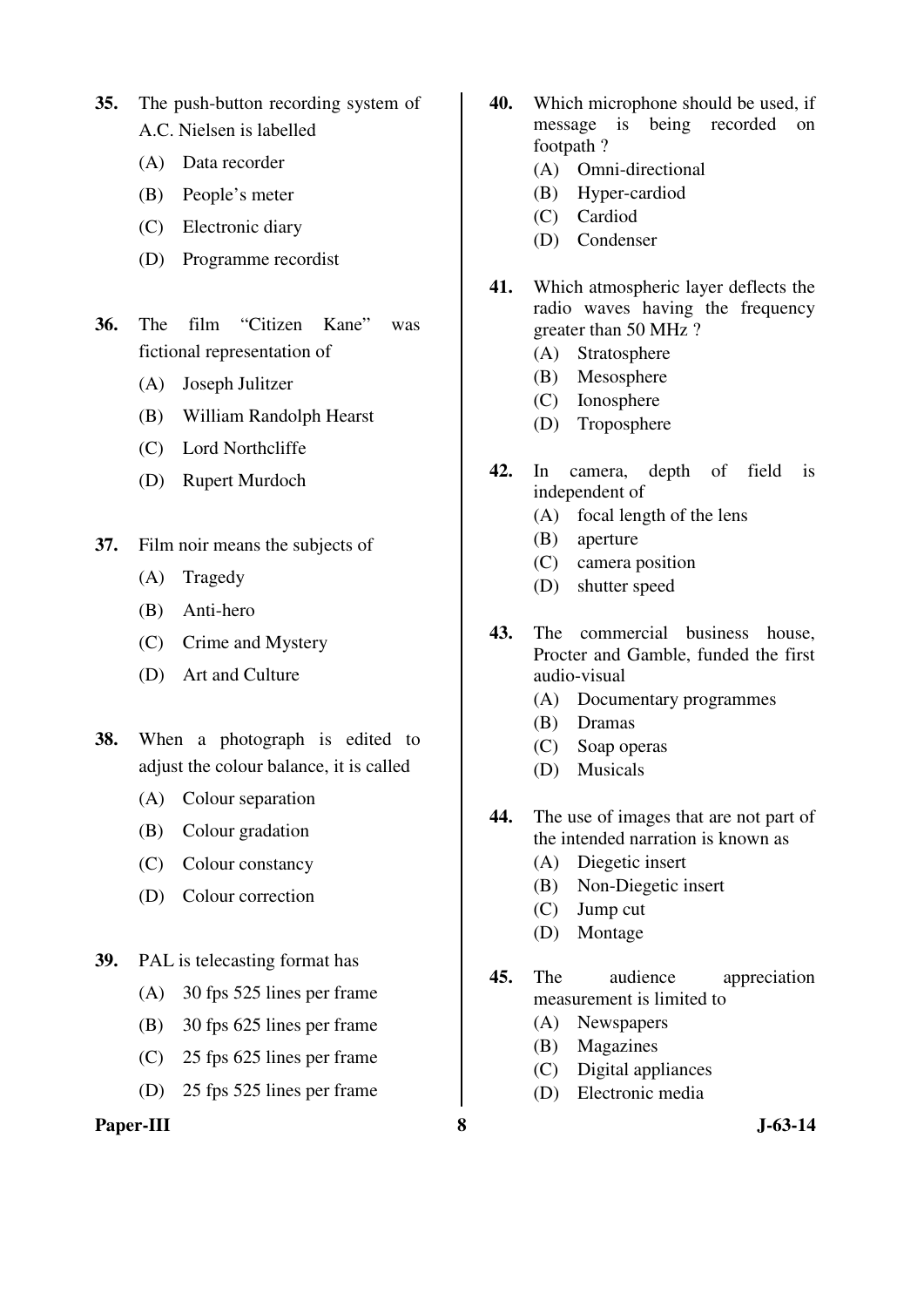- 35. **ए.सी. नीलसेन के पुश-बटन रिका**डिंग सिस्टम को कहा जाता है
	- $(A)$  डाटा रिकार्डर
	- (B) पीपल्स मीटर
	- (C) इलेक्ट्रॉनिक डायरी
	- (D) प्रोग्राम रिकार्डिस्ट
- 36. फिल्म "सिटीजन केन" किसका काल्पनिक प्रस्तुतिकरण था ?
	- (A) जोसेफ जलित्जर
	- (B) विलियम रैण्डोल्फ हर्स्ट
	- $(C)$  लार्ड नार्थक्लिफ
	- (D) रूपर्ट मर्डोक
- 37. फिल्म न्वायर का तात्पर्य निम्नलिखित में से किस विषय से है $2$ 
	- $(A)$  दुखान्त
	- (B) प्रति-नायक
	- (C) अपराध तथा रहस्य
	- (D) कला एवं संस्कृति
- 38. जब रंग संतुलन करने के लिए चित्र (फोटोग्राफ) को संपादित किया जाता है तो उसे निम्नलिखित में से किस नाम से पुकारा जाता है ?
	- $(A)$  रंग-पृथक्किकरण
	- (B) रंग-वर्गीकरण
	- (C) रंग एकरूपता
	- (D) रंग संशुद्धि
- 39. पाल का सम्प्रेषण फार्मेट होता है
	- $(A)$  30 एफ.पी.एस. 525 लाइनें प्रति फ्रेम
	- $(B)$  30 एफ.पी.एस. 625 लाइनें प्रति फ्रेम
	- $(C)$  25 एफ.पी.एस. 625 लाइनें प्रति फ्रेम
	- (D) 25 एफ.पी.एस. 525 लाइनें प्रति फ्रेम
- 
- 40. जब फुटपाथ पर संदेश को रिकार्ड किया जाता है तो निम्नलिखित में किस प्रकार के माइक्रोफोन का उपयोग करना चाहिए ?
	- (A) आेमनी-डायरेक्शनल
	- (B) हाइपर कॉर्डायड
	- (C) कॉर्डायड
	- (D) कनडेन्सर
- 41. 50 एम.एच से अधिक आवृत्ति की रेडियो तरंगों को कौन सा वायुमंडल सतह विचलित करता हे ?
	- (A) स्ट्रैटोस्फियर (B) मिजोस्फियर
	- (C) आइनोस्फियर (D) टोपोस्फियर
- 42. कैमरा में, डेफ्थ ऑफ फिल्ड का निम्नलिखित में से किससे सम्बन्ध नहीं है ?
	- (A) फोकल लेन्थ ऑफ द लेन्स
	- (B) ऐपरचर
	- (C) कैमरा पॉजिशन
	- $(D)$  शटर की गति
- 43. व्यावसायिक व्यापार घराना-प्रोक्टर ऐंड गैम्बल ने निम्नलिखित में से किस प्रथम श्रव्य-दृश्य को वित्तीय सहायता प्रदान किया था ?
	- $(A)$  वृत्तचित्र कार्यक्रम  $(B)$  नाटकें
	- (C) सोप ओपेरा (D) सांगितिक
- 44. उन चित्रों का प्रयोग, जो कि अभिप्रेरित कथन का भाग नहीं होता है, कहा जाता है
	- $(A)$  डाईजेटिक इंसर्ट
	- $(B)$  नॉन डाईजेटिक इंसर्ट
	- $(C)$  जम्प कट
	- (D) मोन्टाज
- 45. श्रोता/दर्शक गुण विवेचन मापन निम्नलिखित में से किसके तक सीमित है ?
	- $(A)$  समाचारपत्र
	- $(B)$  पत्रिकाएँ
	- (C) डिजीटल उपकरण
	- (D) इलेक्टॉनिक मीडिया
- 

**J-63-14 9 Paper-III**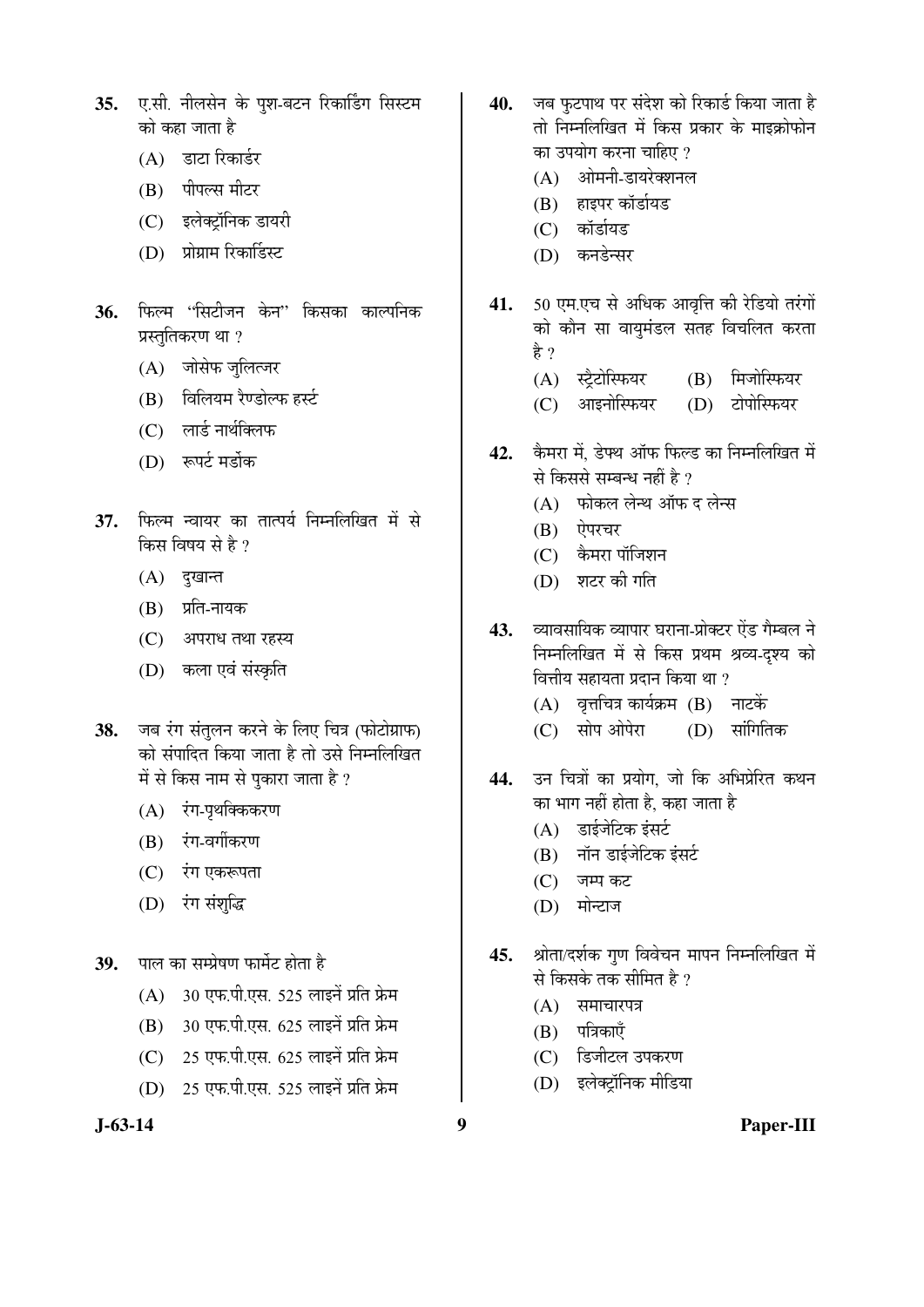**46.** For U.S. Journalists, the ideal basis of news reliability is

- (A) Triangulation
- (B) Advocacy
- (C) Saleability
- (D) Authority
- **47.** Tie-backs in news reports are used to
	- (A) obtain credibility to a story
	- (B) find a correct attribution
	- (C) be truthful and objective
	- (D) refresh readers' memory
- **48.** Newsrooms are also subject to division of labour, a form of
	- (A) Cognitive assessment
	- (B) Non-control
	- (C) Generalisation
	- (D) Bureaucratisation
- **49.** The rolling news format was popularised by
	- (A) Doordarshan
	- $(B)$  BBC  $(TV)$
	- (C) CNN
	- (D) ABC
- **50.** According to H.J. Gans, the suitability of an event makes it
	- (A) Insignificant
	- (B) Negative
	- (C) Unbalancing
	- (D) Newsworthy

#### Paper-III **10** J-63-14

- **51.** A sketch writer is different from a
	- (A) political columnist
	- (B) witty information supplier
	- (C) backbencher
	- (D) rare visitor to the press gallery
- **52.** The key element of 'minimax' programming philosophy of electronic media is
	- (A) relentless search for audience
	- (B) relentless search for programmes
	- (C) relentless search for funding
	- (D) relentless search for multiple partnerships
- **53. Assertion (A) :** The live telecast of legislative proceedings has made the issue of contempt of legislatures irrelevant.
	- **Reason (R) : When people ask** for true democracy through pressure groups, the people's representatives have their own selfish goals to go for such a measure.

#### **Codes :**

- (A) Both (A) and (R) are true.
- (B) Both (A) and (R) are true, but (R) is not the correct explanation of (A).
- $(C)$  (A) is true, but  $(R)$  is false.
- (D) (A) is false, but (R) is true.
- **54. Assertion (A) :** Democracy in India is in peril because of mass media.
	- **Reason (R) :** With too many regional satraps controlling regional media, naturally regional issues dominate regional media.

#### **Codes :**

- (A) Both (A) and (R) are true.
- (B) Both (A) and (R) are true, but (R) is not the correct explanation of (A).
- $(C)$  (A) is true, but  $(R)$  is false.
- (D) (A) is false, but (R) is true.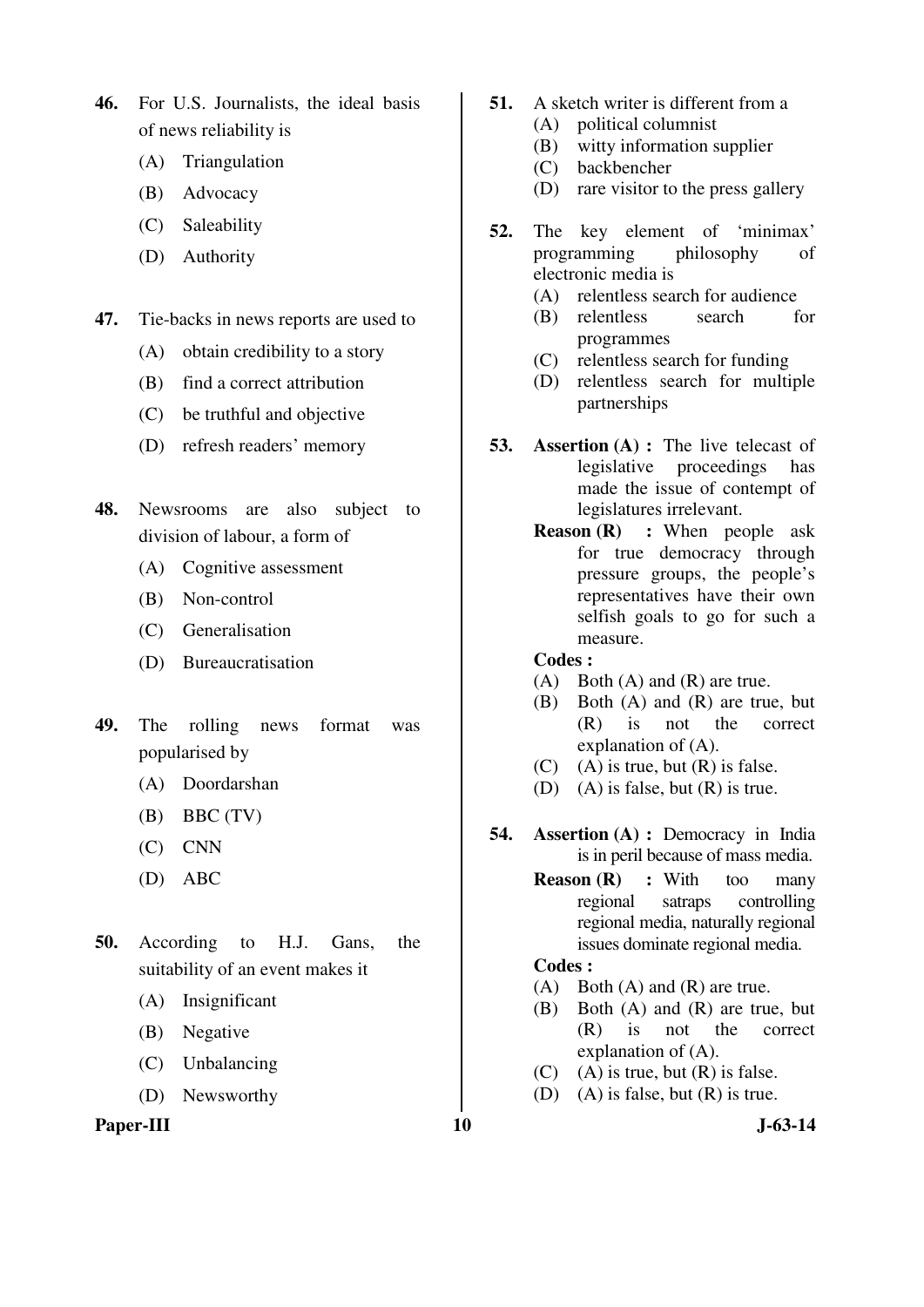- **46.** संयक्त राज्य के पत्रकारों के लिए समाचार विश्वसनीयता का आदर्श आधार है
	- (A) त्रिभुजीकरण
	- (B) तरफदारी (एड्वोकेसी)
	- (C) विक्रय योग्यता
	- (D) सत्ताधारी (अथॉरिटी)
- 47. समाचार-रिपोर्ट में टाइ-बैक्स का उपयोग किया जाता है
	- $(A)$  समाचार/कहानी में विश्वसनीयता लाने के लिए ।
	- $(B)$  सही गणों को प्राप्त करने के लिए ।
	- (C) वस्तुनिष्ठ एवं सत्यतापुर्ण होने के लिए ।
	- (D) पाठकों की स्मृति को तरोताजा करने के  $\hat{z}$ ा
- 48. समाचार कक्ष में भी कार्य का विभाजन अपनाया जाता है । यह एक रूप है
	- $(A)$  संज्ञानात्मक मूल्यांकन (कॉग्निटिव एसेसमेंट)
	- (B) अनियंत्रण (नॉन कंट्रोल)
	- (C) सामान्यीकरण (जनरलाइजेशन)
	- (D) नौकरशाहीकरण (ब्यरोक्रेटाइजेशन)
- 49. रॉलिंग न्यूज़ प्रारूप (फार्मेट) निम्नलिखित में से किसके द्वारा प्रचलित हुआ ?
	- (A) दूरदर्शन
	- (B) बी बी सी (टी.वी.)
	- (C) सी एन एन
	- (D) एबी सी
- 50. एच.जे. गंश के अनुसार किसी घटना की उपर्युक्तता उसे बना देती है
	- $(A)$  असार्थक
	- (B) ऋणात्मक
	- (C) असन्तुलित
	- (D) समाचार योग्य

**J-63-14 11 Paper-III**

- 51. **एक प्रारूप लेखक (स्केच राईटर) किससे** भिन्न होता है ?
	- (A) राजनैतिक स्तम्भकार से
	- (B) हास्य परक ढंग की सूचनाएँ देने वाले से
	- (C) पीछे बैठने वाले से
	- (D) प्रेस गैलरी में कभी-कभार आने वाले से
- 52. इलेक्ट्रॉनिक मीडिया के 'मिनिमैक्स प्रोग्रामिंग दर्शन' का मुख्य तत्त्व है
	- $(A)$  श्रोताओं की अन्धाधुंध खोज
	- (B) कार्यक्रमों की अन्धाधुंध खोज
	- (C) पूँजी की अन्धाधुंध खोज
	- (D) बह-साझेदारी की अन्धाधंध खोज
- **53. अभिकथन (A) :** विधायी कार्यवाहियों के सजीव प्रसारण ने विधायिका की अवमानना के मुद्दे को अप्रासंगिक बना दिया है $\perp$ 
	- **तर्क (R) :** जब लोग दबाव समूहों द्वारा वास्तविक प्रजातंत्र की बात करते हैं तब जन प्रतिनिधि अपने निजी स्वार्थपूर्ति हेत् उनका उपयोग करने लगते हैं ।
	- कूट:
	- $(A)$   $(A)$  तथा  $(R)$  दोनों सही हैं ।
	- $(B)$   $(A)$  तथा  $(R)$  दोनों सही हैं, लेकिन  $(A)$ का सही स्पष्टीकरण (R) नहीं है ।
	- (C) (A) सही है, लेकिन (R) गलत है।
	- (D) (A) गलत है, लेकिन (R) सही है ।
- **54. अभिकथन (A) :** जनमाध्यमों के कारण भारत में प्रजातंत्र खतरे में है ।
	- **तर्क (R) :** क्षेत्रीय मीडिया को बहुत सारे क्षत्रपों द्वारा नियंत्रित किये जाने के कारण स्वभावत: ही क्षेत्रीय मुद्दे स्थानीय मीडिया पर हावी हैं ।

कूट:

- $(A)$   $(A)$  तथा  $(R)$  दोनों सही हैं ।
- $(B)$   $(A)$  तथा  $(R)$  दोनों सही हैं, लेकिन  $(A)$ का सही स्पष्टीकरण (R) नहीं है ।
- (C)  $(A)$  सही है, लेकिन (R) गलत है।
- (D) (A) गलत है, लेकिन (R) सही है ।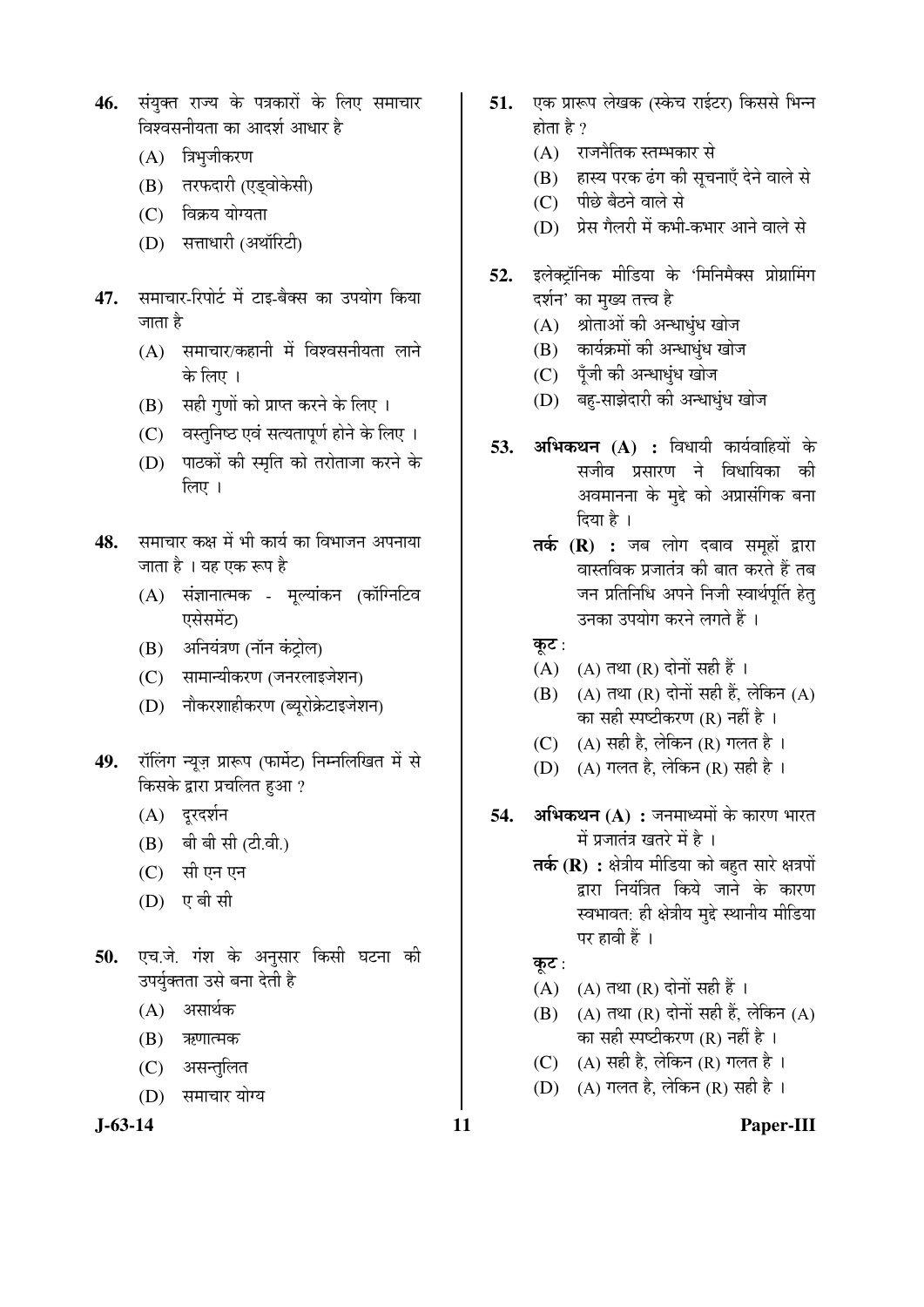- **55. Assertion (A) :** Public opinion polls conducted by Indian media houses lack professionalism.
	- **Reason (R) : Because Indian** publics have no consistent opinions nor the media houses enough resources.

#### **Codes :**

- (A) Both (A) and (R) are true.
- (B) Both (A) and (R) are true, but (R) is not the correct explanation of (A).
- $(C)$  (A) is true, but  $(R)$  is false.
- (D) (A) is false, but (R) is true.
- **56. Assertion (A) :** News is news because it is news.
	- **Reason (R) :** No one tells the audience that news is the selective version of the event that has taken place.

#### **Codes :**

- (A) Both (A) and (R) are true.
- (B) Both (A) and (R) are true, but (R) is not the correct explanation of (A).
- $(C)$  (A) is true, but  $(R)$  is false.
- (D) (A) is false, but (R) is true.

# **57. Assertion (A) :** Educational communication in India is a sage of unlimited success.

**Reason (R)** : The UGC funded MMRCs are functioning in several States to popularise educational programmes through audio-visual media.

# **Codes :**

- $(A)$  Both  $(A)$  and  $(R)$  are true.
- (B) Both (A) and (R) are true, but (R) is not the correct explanation of (A).
- $(C)$  (A) is true, but  $(R)$  is false.
- (D) (A) is false, but (R) is true.

# Paper-III **12** J-63-14

- **58. Assertion (A) :** The advertising industry in India has of late acquired international character.
	- **Reason (R)** : The collaborative arrangements with big<br>multinational advertising multinational agencies have brought them a global competitive edge.
	- **Codes :**
	- (A) Both (A) and (R) are true.
	- (B) Both (A) and (R) are true, but (R) is not the correct explanation of (A).
	- (C)  $(A)$  is true, but  $(R)$  is false.
	- (D) (A) is false, but  $(R)$  is true.
- **59. Assertion (A) :** In media research, the biological and psychological characteristics of respondents change during the course of a study.
	- **Reason (R)** : The respondents may grow older or become tired and their responses change during a long research project.

#### **Codes :**

- (A) Both (A) and (R) are true.
- (B) Both (A) and (R) are true, but (R) is not the correct explanation of (A).
- $(C)$  (A) is true, but  $(R)$  is false.
- (D) (A) is false, but  $(R)$  is true.
- **60. Assertion (A) :** Cross-media<br>ownership in India is ownership in India is a reflection of global trend in the media industry.
	- **Reason (R)** : The Indian government is unable to withstand the pressure from multinational companies to legislate against media monopoly.

#### **Codes :**

- (A) Both (A) and (R) are true.
- (B) Both (A) and (R) are true, but (R) is not the correct explanation of (A).
- $(C)$  (A) is true, but  $(R)$  is false.
- (D) (A) is false, but (R) is true.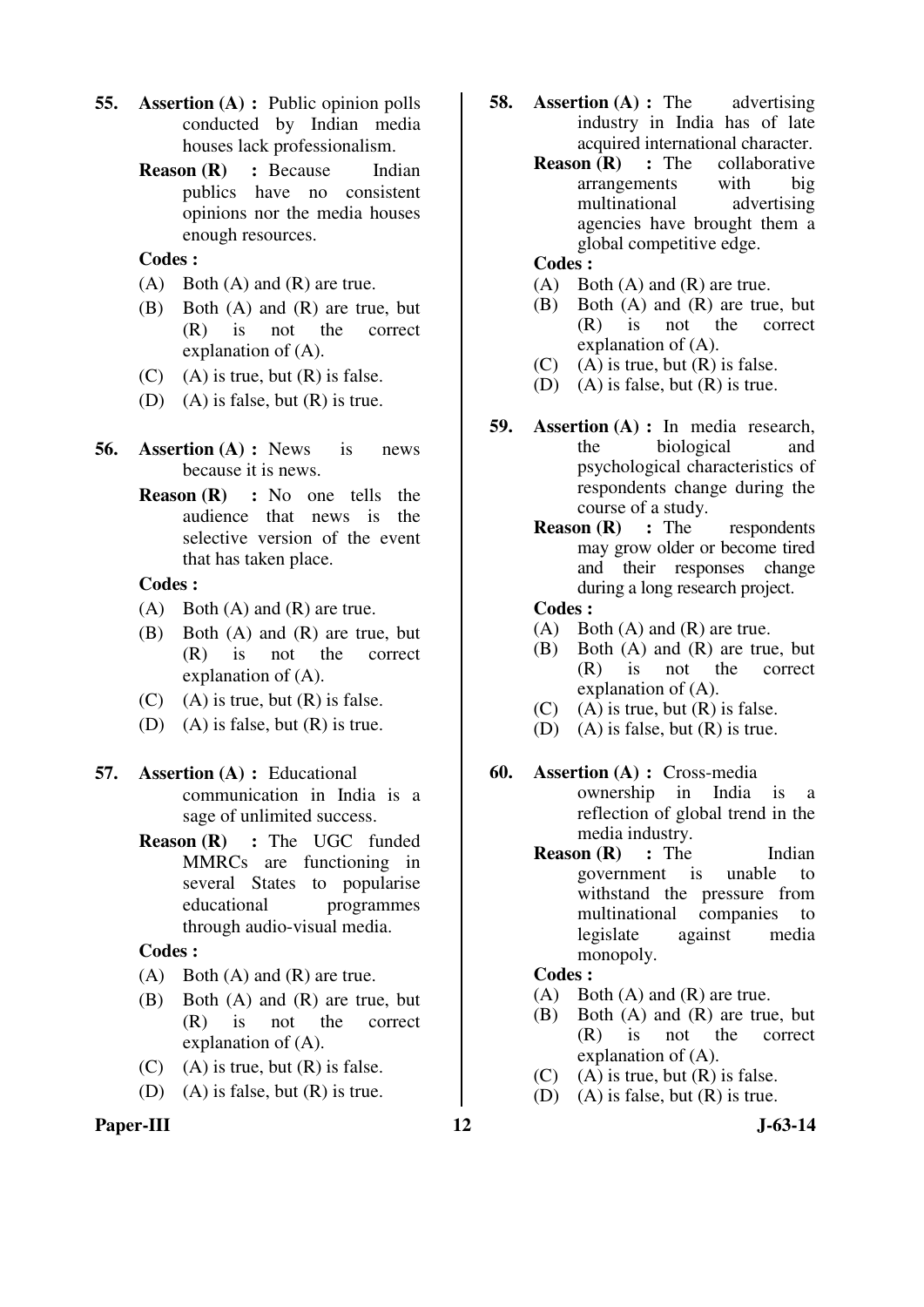- **55. अभिकथन (A) :** भारतीय मीडिया घरानों द्वारा किये गये जनमत संग्रह में व्यावसायिकता की कमी है ।
	- **तर्क (R) :** क्योंकि भारतीय मतदाताओं का न तो समरूप मत होता है और न ही मीडिया घरानों के पास पर्याप्त संसाधन**।**
	- कूट :
	- $(A)$   $(A)$  तथा  $(R)$  दोनों सही हैं।
	- $(B)$   $(A)$  तथा  $(R)$  दोनों सही हैं, लेकिन  $(A)$ का सही स्पष्टीकरण (R) नहीं है ।
	- (C)  $(A)$  सही है, लेकिन (R) गलत है।
	- (D) (A) गलत है, लेकिन (R) सही है ।
- **56. अभिकथन (A) :** समाचार, समाचार है क्योंकि यह समाचार है ।
	- **तर्क (R) :** कोई भी श्रोता या दर्शक से यह नहीं कहता है कि समाचार एक चयनात्मक वृतान्त है जो किसी घटना के स्थान ग्रहण करने से जड़ा है ।
	- कूट :
	- $(A)$   $(A)$  तथा  $(R)$  दोनों सही हैं ।
	- $(B)$   $(A)$  तथा  $(R)$  दोनों सही हैं, लेकिन  $(A)$ का सही स्पष्टीकरण (R) नहीं है ।
	- (C) (A) सही है, लेकिन (R) गलत है ।
	- (D)  $(A)$  गलत है, लेकिन (R) सही है ।
- **57. अभिकथन (A) :** भारत में शैक्षणिक-संचार असीमित सफलता की एक गाथा है ।
	- **तर्क (R) :** यू.जी.सी. द्वारा अनुदान प्राप्त एम.एम.आर.सी. विभिन्न राज्यों में श्रव्य दश्य माध्यमों द्वारा शैक्षणिक कार्यक्रमों <u>को लोकप्रिय बनाने का कार्य कर रहा</u> है ।
	- कूट:
	- $(A)$   $(A)$  तथा  $(R)$  दोनों सही हैं ।
	- $(B)$   $(A)$  तथा  $(R)$  दोनों सही हैं, लेकिन  $(A)$ का सही स्पष्टीकरण (R) नहीं है ।
	- (C)  $(A)$  सही है, लेकिन (R) गलत है।
	- (D)  $(A)$  गलत है, लेकिन (R) सही है ।
- 
- **58. अभिकथन (A) :** भारत में विज्ञापन उद्योग ने विलम्ब से अन्तर्राष्ट्रीय स्वरूप को अर्जित किया है ।
	- **तर्क (R) :** बड़ी बहराष्ट्रीय विज्ञापन एजेंसियों के साथ सहयोगी व्यवस्था ने उन्हें वैश्विक प्रतिस्पर्धा के समक्ष खड़ा कर दिया है ।
	- कूट $:$
	- $(A)$   $(A)$  तथा  $(R)$  दोनों सही हैं ।
	- $(B)$   $(A)$  तथा  $(R)$  दोनों सही हैं, लेकिन  $(A)$ का सही स्पष्टीकरण (R) नहीं है ।
	- (C)  $(A)$  सही है, लेकिन (R) गलत है।
	- (D) (A) गलत है, लेकिन (R) सही है।
- **59. अभिकथन (A) :** मीडिया शोध में. विषय के अध्ययन के दौरान उत्तरदाता की जैविक एवं मनोवैज्ञानिक विशेषताएँ बदल जाती Æïü …
	- **तर्क (R) :** उत्तरदाता उम्रदराज हो सकता है अथवा शिथिल हो जाता है और उसकी प्रतिक्रिया भी लम्बी शोध परियोजना के दौरान बदल जाती है $\perp$
	- कूट $:$
	- (A)  $(A)$   $(A)$  तथा  $(R)$  दोनों सही हैं ।
	- $(B)$   $(A)$  तथा  $(R)$  दोनों सही हैं, लेकिन  $(A)$ का सही स्पष्टीकरण (R) नहीं है ।
	- (C)  $(A)$  सही है, लेकिन (R) गलत है।
	- (D) (A) गलत है, लेकिन (R) सही है ।
- **60. अभिकथन (A) :** भारत में अन्तर-मीडिया स्वामित्व मीडिया उद्योग में वैश्विक रुझान का प्रतीक है ।
	- **तर्क (R) :** भारत सरकार बहराष्ट्रीय कंपनियों के दबाववश मीडिया एकाधिकार के विरुद्ध कानून बनाने के लिए स्वयं को असक्षम पा रही है ।
	- कूट $:$
	- $(A)$   $(A)$  तथा  $(R)$  दोनों सही हैं ।
	- $(B)$   $(A)$  तथा  $(R)$  दोनों सही हैं, लेकिन  $(A)$ का सही स्पष्टीकरण (R) नहीं है ।
	- (C)  $(A)$  सही है, लेकिन (R) गलत है।
	- (D) (A) गलत है, लेकिन (R) सही है ।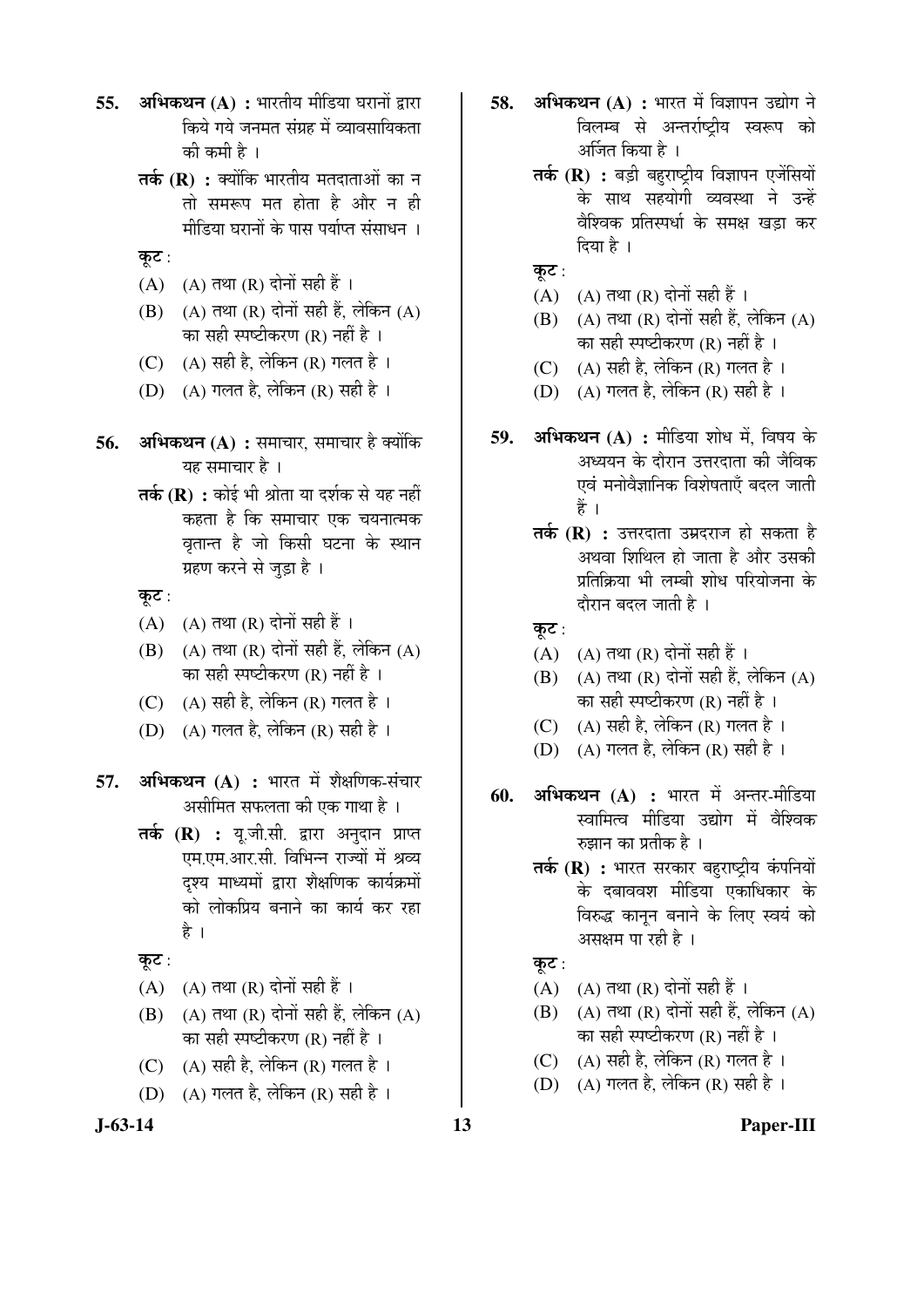- **61.** Find out the correct sequence of the following models of communication :
	- (A) Linear model, circular model, two-step model, helical model
	- (B) Helical model, linear model, two-step model, circular model
	- (C) Two-step model, circular model, linear model, helical model
	- (D) Circular model, two-step model, helical model, linear model
- **62.** Identify the correct chronological order of the following editors of India.
	- (A) Motilal Ghosh, Frank Moraes, Nihal Singh, Vir Singhvi
	- (B) Vir Singhvi, Motilal Ghosh, Nihal Singh, Frank Moraes
	- (C) Frank Moraes, Nihal Singh, Vir Singhvi, Motilal Ghosh
	- (D) Nihal Singh, Vir Singhvi, Frank Moraes, Motilal Ghosh
- **63.** Identify the correct chronological sequence of the following news agencies :
	- (A) Associated press, Havas, Press Trust of India, Agencè France Pressè
	- (B) Agencè France Pressè, Havas, Associated press, Press Trust of India,
	- (C) Havas, Associated press, Agencè France Pressè, Press Trust of India,
	- (D) Press Trust of India, Havas, Agencè France Pressè Associated press
- **64.** Identify the correct sequence of the following :
	- (A) Linotype, Monotype, Photocomposition, DTP
	- (B) Monotype, Linotype, DTP, Photocomposition
	- (C) DTP, Photocomposition, Monotype, Linotype
	- (D) Photocomposition, Linotype, Monotype, DTP
- **65.** Identify the correct sequence of international organizations that came into existence :
	- (A) IPDC NAMPOOL IPI ITU
	- (B) NAMPOOL IPI ITU IPDC
	- (C) ITU IPI NAMPOOL IPDC
	- (D) IPI ITU NAMPOOL IPDC

#### **66.** Match List – I with List – II :

|         | $List-I$            |                |                |                | $List - II$                |
|---------|---------------------|----------------|----------------|----------------|----------------------------|
|         | (Concept)           |                |                |                | (Theory)                   |
|         | a. Redundancy       |                |                |                | 1. Philosophy<br>of Ethics |
|         | b. Binary digits    |                |                |                | 2. Normative<br>theory     |
|         | c. Authoritarianism |                |                |                | 3. Information<br>theory   |
|         | d. Objectivism      |                |                |                | 4. Computer<br>language    |
|         | <b>Codes:</b>       |                |                |                |                            |
|         | a                   | b              | $\mathbf c$    | d              |                            |
| (A)     | 1                   | 3              | $\overline{2}$ | $\overline{4}$ |                            |
| (B) 2   |                     | 4              | 3              | $\mathbf{1}$   |                            |
| $(C)$ 3 |                     | $\overline{2}$ | $\mathbf{1}$   | $\overline{4}$ |                            |
| (D)     | 3                   | 4              | 2              | 1              |                            |
|         |                     |                |                |                |                            |

Paper-III **14** J-63-14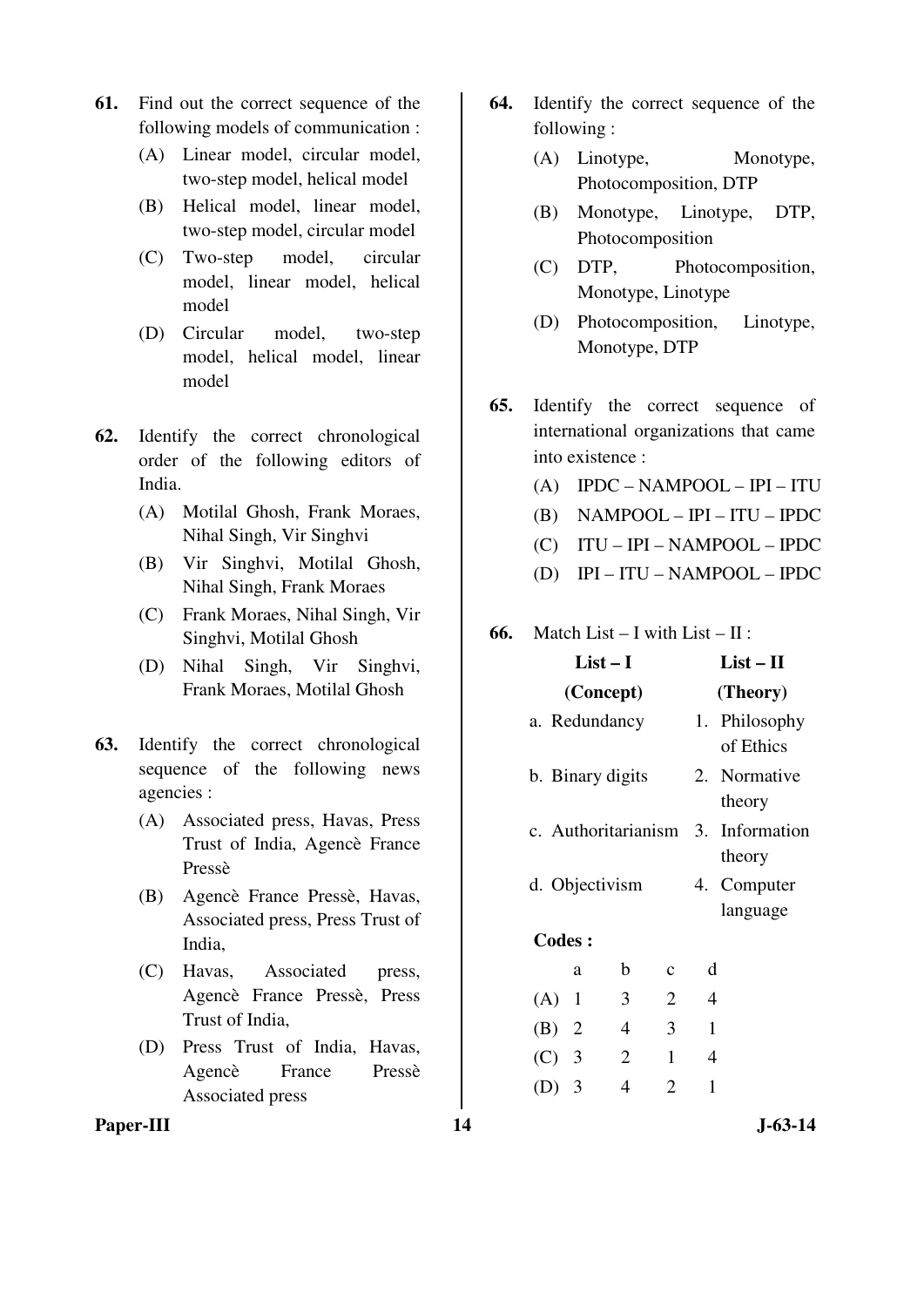- **61.** संचार के निम्नलिखित प्रारूपों का सही क्रम पहचानिए $\,\cdot\,$ 
	- $(A)$  रेखीय प्रारूप, वृत्त प्रारूप, द्वि चरणीय प्रारूप, आवर्त्त प्रारूप
	- (B) आवर्त्त प्रारूप, रेखीय प्रारूप, द्वि चरणीय प्रारूप, वृत्त प्रारूप
	- (C) द्वि चरणीय प्रारूप, वृत्त प्रारूप, रेखीय प्रारूप, आवर्त्त प्रारूप
	- (D) वृत्त प्रारूप, द्वि चरणीय प्रारूप, आवर्त्त प्रारूप, रेखीय प्रारूप
- **62.** भारत के निम्नलिखित सम्पादकों को सही कालक्रमानुसार पहचानिए :
	- (A) मोतीलाल घोष, फ्रैंक मोरेस, निहाल सिंह, वीर सिंघवी
	- (B) वीर सिंघवी, मोतीलाल घोष, निहाल सिंह, फ्रैंक मोरेस
	- (C) फ्रेंक मोरेस, निहाल सिंह, वीर सिंघवी, मोतीलाल घोष
	- (D) निहाल सिंह, वीर सिंघवी, फ्रैंक मोरेस, मोतीलाल घोष
- **63.** निम्नलिखित संवाद समितियों का सही कालक्रम है :
	- (A) एसोसियेटेड प्रेस, हवास, प्रेस ट्रस्ट ऑफ इण्डिया, एजेंसी फ्रांस प्रेस
	- (B) एजेंसी फ्रांस प्रेस, हवास, एसोसियेटेड प्रेस, प्रेस ट्स्ट ऑफ इण्डिया
	- (C) हवास, एसोसियेटेड प्रेस, एजेंसी फ्रांस प्रेस. प्रेस टस्ट ऑफ इण्डिया
	- (D) प्रेस टस्ट ऑफ इण्डिया, हवास, एजेंसी <u>फ्रांस प्रेस. एसोसियेटेड प्रेस</u>
- 
- **64.** निम्नलिखित का सही क्रम पहचानें :
	- $(A)$  लाइनोटाइप,  $\overline{C}$  मोनोटाइप, फोटोकम्पोजिशन, डी टी पी
	- $(B)$  मोनोटाइप, लाइनोटाइप, डी टी पी, फोटोकम्पोजिशन
	- $(C)$  डी टी पी, फोटोकम्पोजिशन, मोनोटाइप, लाइनोटाइप
	- (D) फोटोकम्पोजिशन, लाइनोटाइप, मोनोटाइप, डी टी पी
- **65.** अस्तित्व में आए हुए अन्तरराष्ट्रीय संगठनों के सही कालक्रम को पहचानिए :
	- $(A)$  आई.पी.डी.सी नैमपूल आई.पी.आई – आई.टी.यू.
	- $(B)$  नैमपूल आई.पी.आई आई.टी.यू. आई.पी.डी.सी
	- $(C)$  आई.टी.यू. आई.पी.आई नैमपुल आई.पी.डी.सी
	- $(D)$  आई.पी.आई आई.टी.यू. नैमपूल आई.पी.डी.सी
- **66.** सची-I को सची-II से समेलित करें:

|         |      | <b>PINTYIIVI</b> 919                      |    |                    | सूची-I    |                |              |                | सूची- II            |
|---------|------|-------------------------------------------|----|--------------------|-----------|----------------|--------------|----------------|---------------------|
|         |      |                                           |    |                    | (अवधारणा) |                |              |                | (सिद्धांत)          |
| 63.     |      | निम्नलिखित संवाद समितियों का सही कालक्रम  |    | a. शब्दाडम्बरपूर्ण |           |                |              |                | 1. नैतिकता का दर्शन |
|         | है : |                                           |    | b. बाइनरी डिजीट्स  |           |                |              |                | 2. नियामक सिद्धान्त |
|         | (A)  | एसोसियेटेड प्रेस, हवास, प्रेस ट्रस्ट ऑफ   |    | c. सत्ताधिकारवाद   |           |                |              |                | 3. सूचना सिद्धान्त  |
|         |      | इण्डिया, एजेंसी फ्रांस प्रेस              |    | d. वस्तुनिष्ठतावाद |           |                |              |                | 4. कम्प्यूटर भाषा   |
|         |      | (B) एजेंसी फ्रांस प्रेस, हवास, एसोसियेटेड |    | कूट :              |           |                |              |                |                     |
|         |      | प्रेस, प्रेस ट्रस्ट ऑफ इण्डिया            |    |                    | a         | b              | $\mathbf{C}$ | d              |                     |
|         | (C)  | हवास, एसोसियेटेड प्रेस, एजेंसी फ्रांस     |    | $(A)$ 1            |           | 3              | 2            | $\overline{4}$ |                     |
|         |      | प्रेस, प्रेस ट्रस्ट ऑफ इण्डिया            |    | $(B)$ 2            |           | $\overline{4}$ | 3            | 1              |                     |
|         | (D)  | प्रेस ट्रस्ट ऑफ इण्डिया, हवास, एजेंसी     |    | $(C)$ 3            |           | 2              | 1            | $\overline{4}$ |                     |
|         |      | फ्रांस प्रेस, एसोसियेटेड प्रेस            |    | $(D)$ 3            |           | 4              | 2            | 1              |                     |
| J-63-14 |      |                                           | 15 |                    |           |                |              |                | Paper-III           |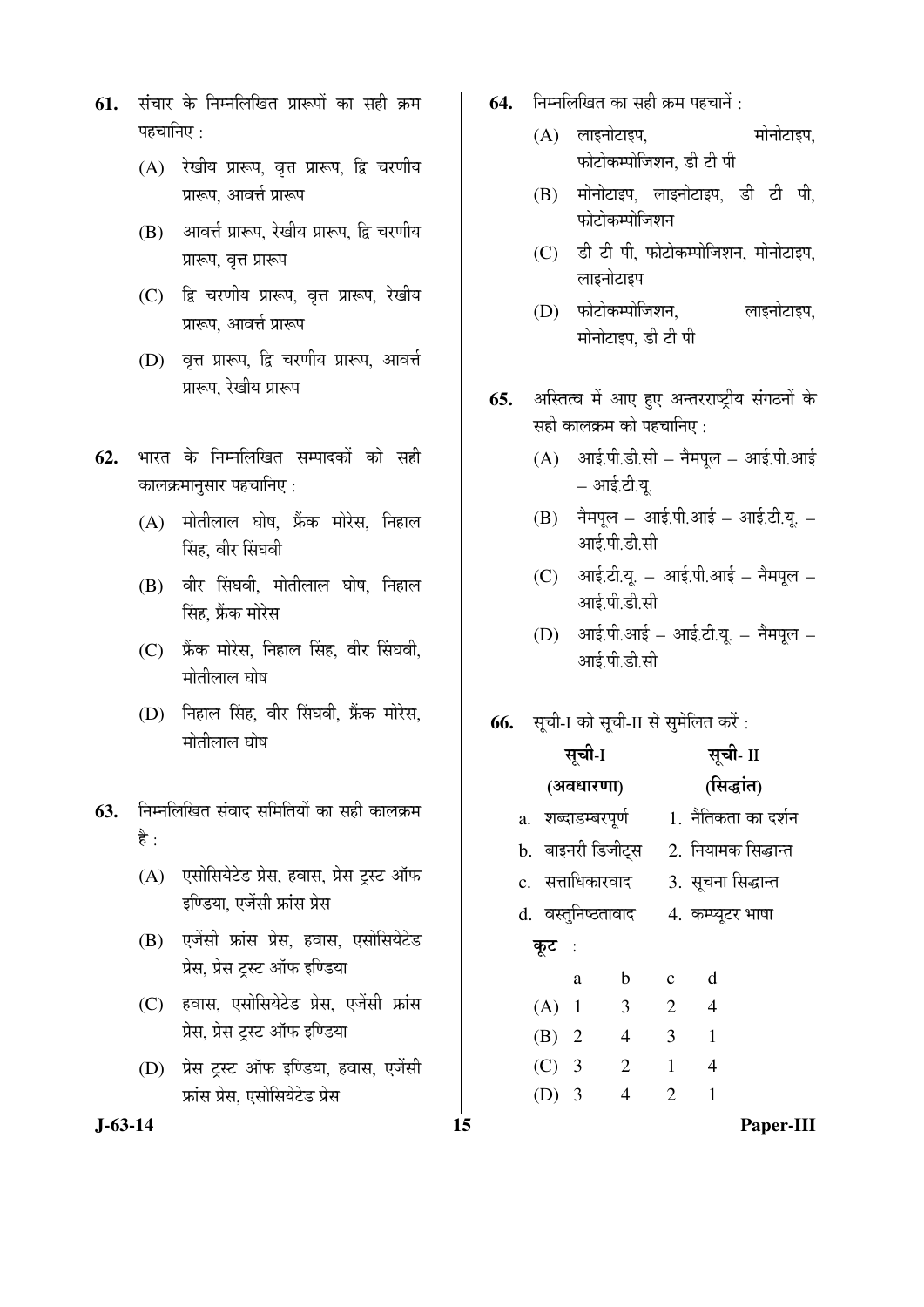| 67. | Match List $- I$ with List $- II$ :                                                                                                                                                                                                                                                                                               |                                                                                                                                       | 69. |                                                                               |                                 |                | Match List $- I$ with List $- II$ :                                                                                                                                    |
|-----|-----------------------------------------------------------------------------------------------------------------------------------------------------------------------------------------------------------------------------------------------------------------------------------------------------------------------------------|---------------------------------------------------------------------------------------------------------------------------------------|-----|-------------------------------------------------------------------------------|---------------------------------|----------------|------------------------------------------------------------------------------------------------------------------------------------------------------------------------|
|     | $List-I$                                                                                                                                                                                                                                                                                                                          | $List - II$                                                                                                                           |     |                                                                               | $List-I$                        |                | $List - II$                                                                                                                                                            |
|     | (Promoter)                                                                                                                                                                                                                                                                                                                        | (Newspaper)                                                                                                                           |     |                                                                               | (Publication)                   |                | (Motto)                                                                                                                                                                |
|     | a. Jawaharlal Nehru<br>b. C. Rajagopalachari 2. Mooka<br>c. B.R. Ambedkar<br>d. S. Sadanand<br><b>Codes:</b><br>b<br>a<br>$\mathbf c$<br>$\overline{2}$<br>3<br>(A)<br>$\mathbf{1}$<br>(B)<br>$\overline{4}$<br>3<br>$\overline{2}$<br>$\mathbf{2}$<br>3<br>(C)<br>$\overline{4}$<br>$\overline{2}$<br>(D)<br>3<br>$\overline{4}$ | 1. Free Press<br>Journal<br>Nayak<br>3. National<br>Herald<br>4. Swarajya<br>d<br>$\overline{4}$<br>$\mathbf{1}$<br>$\mathbf{1}$<br>1 |     | a. The Indian<br><b>Express</b><br>c. The Week<br>Times<br><b>Codes:</b><br>a | b. Punjab Kesari<br>$\mathbf b$ | $\mathbf{C}$   | 1. All the news fit<br>to print<br>2. Journalism of<br>Courage<br>3. Youth India,<br><b>Youth Paper</b><br>d. The New York 4. Journalism<br>with a Human<br>Touch<br>d |
|     |                                                                                                                                                                                                                                                                                                                                   |                                                                                                                                       |     | $(A)$ 1                                                                       | $\overline{2}$                  | 3              | 4                                                                                                                                                                      |
| 68. | Match List $- I$ with List $- II$ :<br>$List-I$                                                                                                                                                                                                                                                                                   | $List - II$                                                                                                                           |     | (B)<br>2                                                                      | 3                               | $\overline{4}$ | $\mathbf{1}$                                                                                                                                                           |
|     | (Theories)                                                                                                                                                                                                                                                                                                                        | (Context of                                                                                                                           |     | (C)<br>$\overline{3}$                                                         | $\overline{4}$                  | $\mathbf{1}$   | $\overline{2}$                                                                                                                                                         |
|     |                                                                                                                                                                                                                                                                                                                                   | Communication)                                                                                                                        |     | $(D)$ 4                                                                       | $\mathbf{1}$                    | $\overline{2}$ | 3                                                                                                                                                                      |
|     | a. Mathematical<br>theory of                                                                                                                                                                                                                                                                                                      | 1. Human<br>communication                                                                                                             | 70. |                                                                               |                                 |                | Match List $- I$ with List $- II$ :                                                                                                                                    |
|     | communication                                                                                                                                                                                                                                                                                                                     |                                                                                                                                       |     |                                                                               | $List-I$                        |                | $List - II$                                                                                                                                                            |
|     | b. Game theory                                                                                                                                                                                                                                                                                                                    | 2. Mass<br>Communication                                                                                                              |     |                                                                               | (Film)                          |                | (Director)                                                                                                                                                             |
|     | c. 'Trans-per'                                                                                                                                                                                                                                                                                                                    | 3. Interpersonal                                                                                                                      |     | a. Pyaasa                                                                     |                                 |                | 1. K. Asif                                                                                                                                                             |
|     | model of                                                                                                                                                                                                                                                                                                                          | communication                                                                                                                         |     |                                                                               | b. Mughal-e-Azam                |                | 2. Gurudutt                                                                                                                                                            |
|     | communication                                                                                                                                                                                                                                                                                                                     |                                                                                                                                       |     | c. Umrao Jaan                                                                 |                                 |                | 3. Bimal Roy                                                                                                                                                           |
|     | d. 'Diffusion of                                                                                                                                                                                                                                                                                                                  | 4. Development                                                                                                                        |     |                                                                               |                                 |                | d. Do Bigha Zamin 4. Muzaffar Ali                                                                                                                                      |
|     | Innovations<br>model                                                                                                                                                                                                                                                                                                              | communication                                                                                                                         |     | <b>Codes:</b>                                                                 |                                 |                |                                                                                                                                                                        |
|     | <b>Codes:</b>                                                                                                                                                                                                                                                                                                                     |                                                                                                                                       |     |                                                                               |                                 |                |                                                                                                                                                                        |
|     | b<br>$\mathbf C$<br>a                                                                                                                                                                                                                                                                                                             | d                                                                                                                                     |     | a                                                                             | $\mathbf b$                     | $\mathbf{C}$   | d                                                                                                                                                                      |
|     | 3<br>(A)<br>2<br>$\mathbf{1}$                                                                                                                                                                                                                                                                                                     | $\overline{4}$                                                                                                                        |     | $(A)$ 2                                                                       | $\mathbf{1}$                    | $\overline{4}$ | 3                                                                                                                                                                      |
|     | (B)<br>$\overline{4}$<br>2<br>$\mathbf{1}$                                                                                                                                                                                                                                                                                        | 3                                                                                                                                     |     | (B)<br>$\mathbf{1}$                                                           | $\overline{4}$                  | $\overline{2}$ | $\mathfrak{Z}$                                                                                                                                                         |
|     | $\overline{4}$<br>3<br>(C)<br>$\mathbf{1}$                                                                                                                                                                                                                                                                                        | $\overline{2}$                                                                                                                        |     | $(C)$ 4                                                                       | $\mathbf{1}$                    | 3              | $\mathbf{2}$                                                                                                                                                           |
|     | $\overline{2}$<br>$\overline{4}$<br>$(D)$ 3                                                                                                                                                                                                                                                                                       | $\mathbf{1}$                                                                                                                          |     | $(D)$ 2                                                                       | 3                               | $\mathbf{1}$   | $\overline{4}$                                                                                                                                                         |
|     | Paper-III                                                                                                                                                                                                                                                                                                                         |                                                                                                                                       | 16  |                                                                               |                                 |                | $J - 63 - 14$                                                                                                                                                          |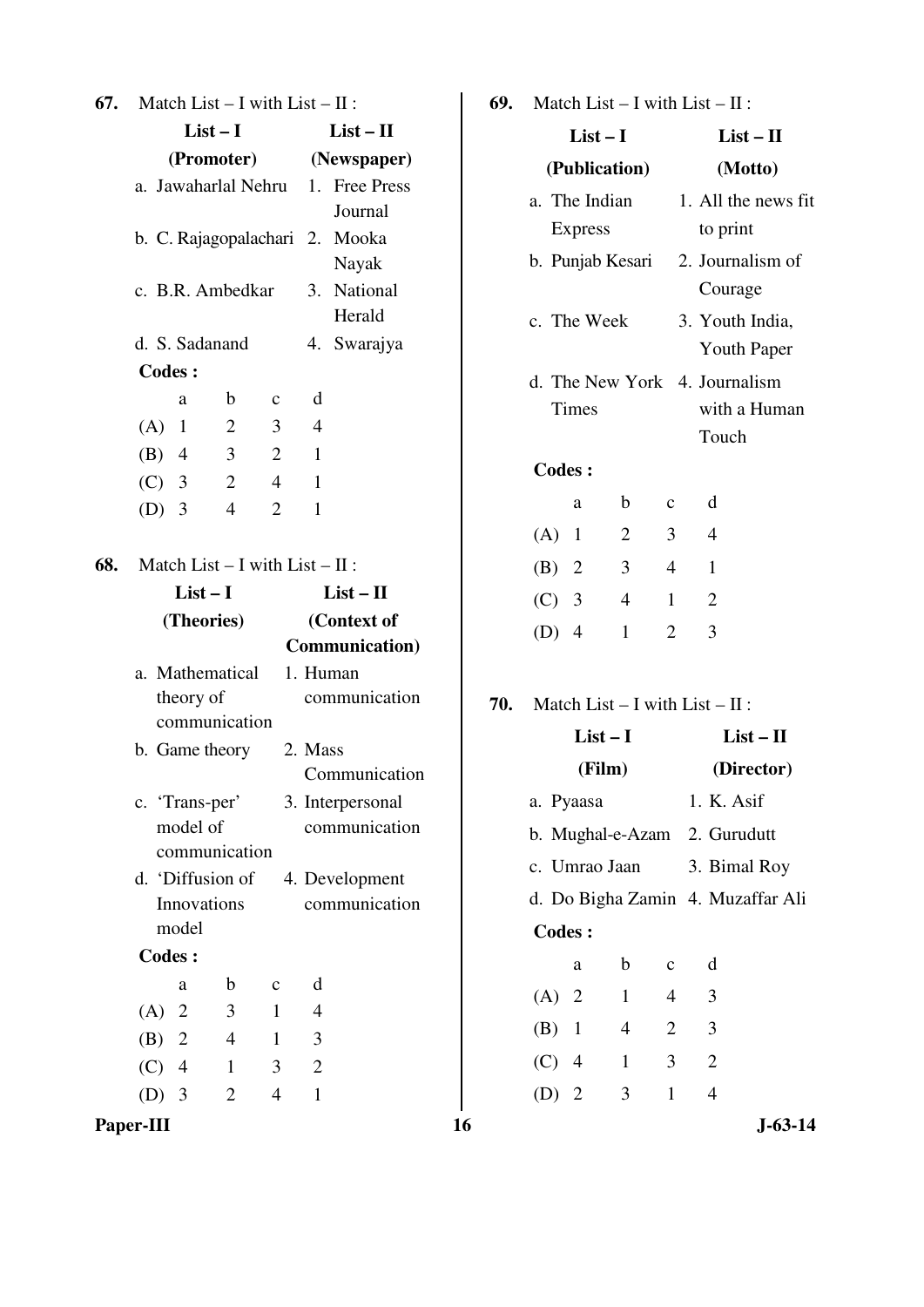**67.** सची-1 को सची-11 से समेलित करें :

| सूची <sub>-I</sub>                                                               | सूची- II                                              | सूची-I                                 | सूची- II                                   |
|----------------------------------------------------------------------------------|-------------------------------------------------------|----------------------------------------|--------------------------------------------|
|                                                                                  | (प्रवर्तक) (समाचारपत्र)                               |                                        | (प्रकाशन) (आदर्श वाक्य)                    |
| a. जवाहरलाल नेहरू 1. फ्री प्रेस जर्नल                                            |                                                       | a.  द इण्डियन                          | 1. ऑल द न्यूज फिट                          |
| b. सी. 2. मूक नायक                                                               |                                                       | एक्सप्रेस                              | ਟ੍ਰ ਸ਼ਿण्ट                                 |
| राजगोपालाचारी                                                                    |                                                       | b.  पंजाब केसरी                        | 2. जर्नलिज्म ऑफ                            |
| c. बी.आर. 3. नेशनल हैराल्ड                                                       |                                                       |                                        | करेज                                       |
| अम्बेडकर                                                                         |                                                       | c. द वीक                               | 3. यूथ इण्डिया, यूथ                        |
| d. एस. सदानन्द 4. स्वराज्य                                                       |                                                       |                                        | पेपर                                       |
| कूट :                                                                            |                                                       | d. द न्यूयार्क टाइम्स 4. जर्नलिज्म विद |                                            |
| $\mathbf b$<br>a                                                                 | d<br>$\mathbf{c}$                                     |                                        | ह्यूमन टच                                  |
| (A) 1<br>$\overline{2}$                                                          | $\mathfrak{Z}$<br>$\overline{4}$                      | कूट :                                  |                                            |
| $(B)$ 4<br>$\mathfrak{Z}$                                                        | $\overline{2}$<br>$\overline{1}$                      | $\mathbf b$<br>a                       | d<br>$\mathbf C$                           |
| $(C)$ 3<br>$\overline{2}$                                                        | $4 \quad 1$                                           | $(A)$ 1<br>$\overline{2}$              | 3 <sup>1</sup><br>$\overline{4}$           |
| $(D)$ 3<br>$\overline{4}$                                                        | $\overline{2}$<br>$\mathbf{1}$                        | 3 <sup>7</sup><br>$(B)$ 2              | $\overline{4}$<br>$\overline{\phantom{0}}$ |
|                                                                                  |                                                       | $(C)$ 3<br>$4\overline{ }$             | $\overline{2}$<br>$\mathbf{1}$             |
| 68. सूची-I को सूची-II से सुमेलित करें:                                           |                                                       | $(D)$ 4<br>$\mathbf{1}$                | $\overline{2}$<br>3                        |
|                                                                                  |                                                       |                                        |                                            |
| सूची <sub>-I</sub>                                                               | सूची- II                                              |                                        |                                            |
|                                                                                  | (सिद्धान्त) (संचार के संदर्भ)                         | 70. सूची-I को सूची-II से सुमेलित करें: |                                            |
|                                                                                  |                                                       |                                        |                                            |
| गणितीय सिद्धान्त                                                                 |                                                       | सूची <sub>-I</sub>                     | सूची- II                                   |
| b. गेम थ्योरी 2. जन संचार                                                        |                                                       | (फिल्म)                                | (निदेशक)                                   |
| c. 'ट्रांस-पर' मॉडल 3. अन्तर वैयक्तिक                                            |                                                       |                                        |                                            |
| ऑफ                                                                               | संचार                                                 | b. मुगल-ए-आजम                          | 2. गुरुदत्त                                |
| कम्यूनिकेशन                                                                      |                                                       | c. उमराव जान                           | 3. बिमल रॉय                                |
| d. अन्वेषण का                                                                    | 4. विकास-संचार                                        | d.  दो बीघा जमीन                       | 4. मुजफ्फर अली                             |
| विसरण मॉडल                                                                       |                                                       | कूट :                                  |                                            |
| कूट :                                                                            |                                                       | $\mathbf b$<br>a                       | d<br>$\mathbf{C}$                          |
| $\mathbf b$<br>a                                                                 | d<br>$\mathbf{C}$                                     | (A) 2<br>$\mathbf{1}$                  | 3<br>$\overline{4}$                        |
| $(A)$ 2<br>$\mathfrak{Z}$                                                        | $\mathbf{1}$<br>$\overline{4}$                        | $(B)$ 1<br>$\overline{4}$              | $\mathbf{2}$<br>3                          |
| (B)<br>2<br>$\overline{4}$                                                       | 3<br>$\mathbf{1}$                                     | $(C)$ 4<br>$\mathbf{1}$                | 3<br>$\overline{2}$                        |
| (C)<br>$\overline{4}$<br>$\mathbf{1}$<br>(D)<br>$\overline{3}$<br>$\overline{2}$ | $\overline{2}$<br>3<br>$\overline{4}$<br>$\mathbf{1}$ | $\mathfrak{Z}$<br>$(D)$ 2              | $\mathbf{1}$<br>$\overline{4}$             |

**69.** सूची-I को सूची-II से सुमेलित करें :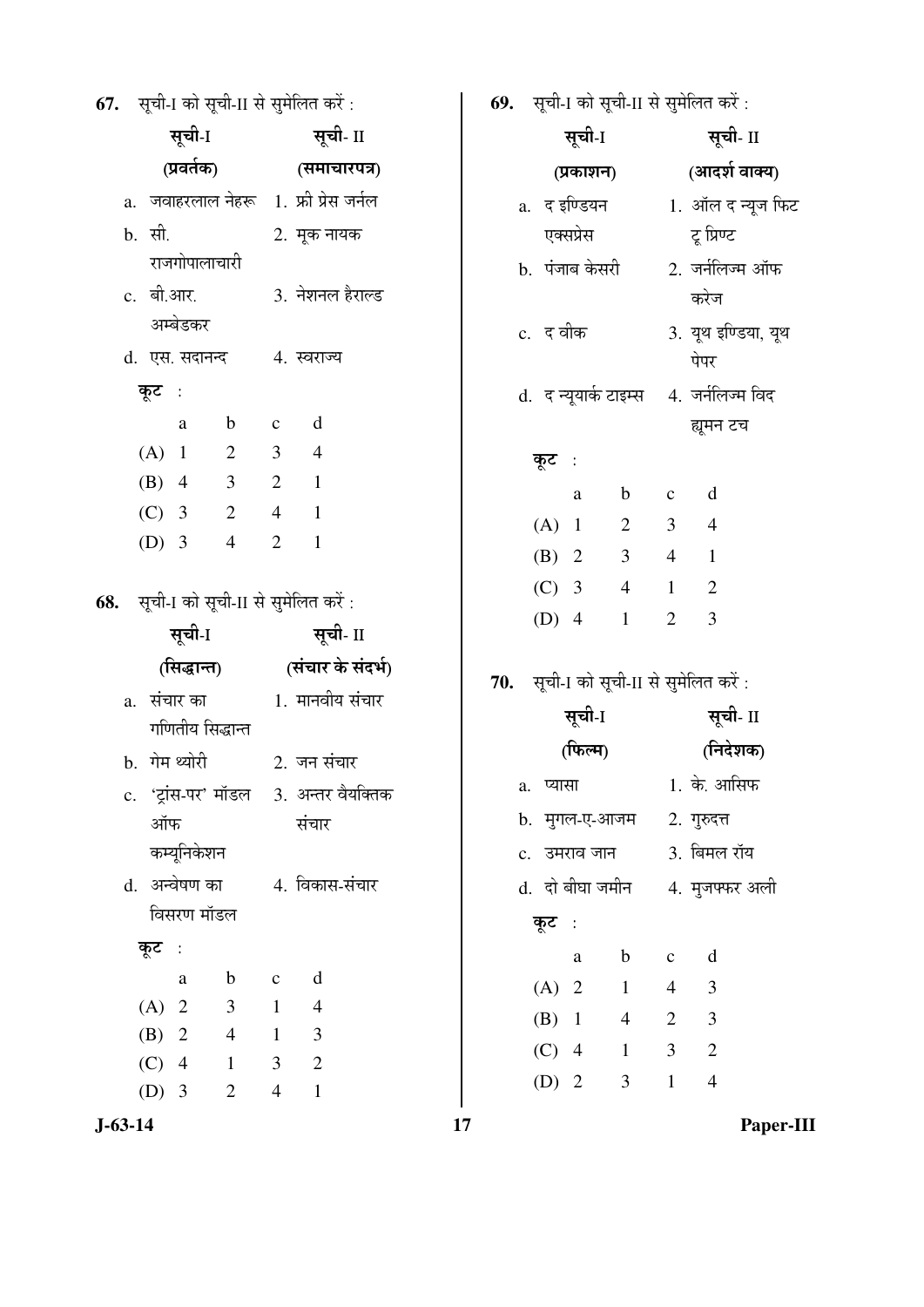Read the following passage and answer question Nos. from **71** to **75** :

One of the problems in the recent years is that the concept of public diplomacy is increasingly undergoing rapid changes in view of the new changes in world politics. Hence, public diplomacy assumes new forms of its use in the world politics. The proposition is that the link between the public and the practice of diplomacy embraces distinctive elements. On the one hand, there is the thread of democratic accountability, one of the changing international environments following Great War. However, the normative belief in<br>
'Open democracy' whose precise democracy' definition was generally obscure, certainly did not imply an active role on the part of the 'public'. A century and half later, the impulse towards democratic accountability had evolved into belief in the possibility of direct public involvement in diplomacy as represented by the advocates of 'citizen summitry. The assumption of this approach is that the governments respond to external threads, but the main source of peaceful<br>initiatives are ordinary citizens and initiatives are associations. The second assumption is that globalization arguments have brought forward that intensification of social networks beyond geographical boundaries and financial markets linked the terrorist groups will play a crucial role in local and global environments. Further, the third thread in this link is technological developments, implicit in such terms as 'cyber diplomacy' for the evolution of diplomacy, by linking the innovations in<br>communication and information communication and<br>technology to foreign technology to foreign policy and diplomacy. All of these developments offer opportunity for the redefinition of public diplomacy in terms of an active role for publics rather than as passive objects of government foreign policy strategies. The growth of civil society and global social movements is changing the character of multilateral diplomacy. For example, the organization of world trade organization summit at Seattle by non-governmental organization explains the role of individuals and groups in international affairs. The impact of media has come to

assume a very significant fourth thread in the public diplomacy debate that deserves separate treatment. Nevertheless, the much-debated 'CNN effect' in the situations of dramatic humanitarian crisis shows that the governments cannot completely, ignore the role of media in public diplomacy. A fifth thread in the public diplomacy tapestry has become the subject of increasing debate since the mid<br>1990s. In other words, it is the other words, it is the preoccupation with governments image in international politics and the possibility of states 'rebranding' themselves in the global market place.

- **71.** Who could play an effective role in public diplomacy during the last one and half century ?
	- (A) Governments
	- (B) Veteran practioners
	- (C) Academicians
	- (D) Citizens
- **72.** What was the second assumption in open diplomacy after globalization argument ?
	- (A) Social networks' role
	- (B) New policy agendas
	- (C) Terrorist groups
	- (D) Financial markets
- **73.** What was the argument for effective use of technological improvements for public diplomacy ?
	- (A) Cyber diplomacy
	- (B) Information technology
	- (C) Foreign policy<br>(D) Image manage
	- Image management
- **74.** What do recent events like World Trade Organization summit suggest ?
	- (A) NGO's rule
	- (B) Multilateral diplomacy
	- (C) Communication technology
	- (D) Individual's role in public diplomacy
- **75.** What is the last strategy in public diplomacy ?
	- (A) New CNN effect
	- (B) Media as agenda-setter
	- (C) Policy maker-public link
	- (D) States rebranding themselves

# Paper-III **18** J-63-14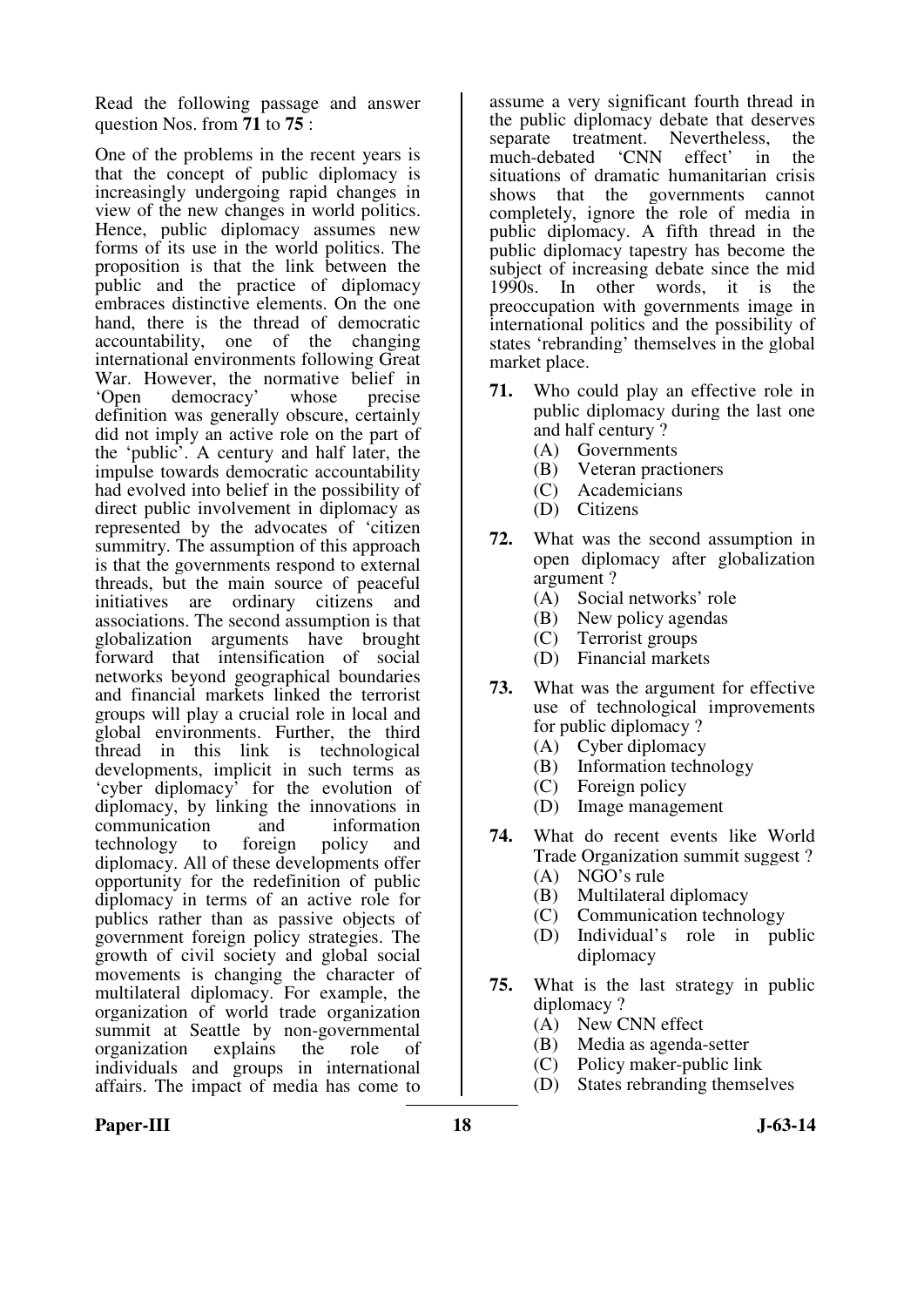×®Ö´®Ö×»Ö×ÜÖŸÖ ÝÖªÖÓ¿Ö ÛúÖê ¯ÖלÌü‹ †Öî¸ü ¯ÖÏ¿®Ö **71** ÃÖê **75** तक का उत्तर दीजिए  $\cdot$ 

हाल ही के कुछ वर्षों से एक समस्या यह है कि संसार की राजनीति में आ रहे परिवर्तनों के कारण लोक राजनय में आने वाली तबदीलियों में भारी वृद्धि हुई है । परिणामतया, विश्व राजनीति में लोक राजनय ने अपने प्रयोजन में नए स्वरूपों को धारण कर लिया है । प्रस्ताव यह है कि लोक और राजनय के अभ्यास के बीच की कड़ी अनुठे तत्त्वों को समाविष्ट करती है । एक ओर, लोकतांत्रिक जवाबदेही का धागा है जो अन्तर्राष्ट्रीय परिवेश में महायुद्ध के पश्चात् आया एक परिवर्तन है । फिर भी, 'खुला लोकतंत्र' जिसकी कोई परिभाषा नहीं हई है, में निश्चय ही लोगों की कोई सक्रिय भूमिका नहीं है । डेढ़ शताब्दी के पश्चात्, लोकतांत्रिक जवाबदेही के प्रति आवेग ने राजनय में प्रत्यक्ष लोक-भागीदारी की संभावना में विश्वास का रूप ले लिया । इसका प्रतिनिधित्व 'नागरिक शिखर सम्मेलन' के पक्षधरों ने किया । इस उपागम की यह कल्पना थी कि सरकारें बाह्य खतरों पर प्रतिक्रिया देती हैं परन्तु शान्तिपूर्ण प्रयासों के मुख्य स्रोत तो सामान्य जन एवं संगठन होते हैं । द्वितीय कल्पना यह है कि वैश्वीकरण के तर्कों ने इस विचार को आगे बढाया है कि सामाजिक नेटवर्क की तीव्रता, जो भौगोलिक सीमाएँ हैं तथा वित्तीय बाजारों, जो आतंकवादी समहों से सम्बद्ध हैं. से परे है**। स्थानी**य और वैश्विक परिवेश में गंभीर भूमिका निभायेगी । इससे आगे, तीसरी कड़ी है प्रौद्योगिकी विकास. जो 'साइबर राजनय' में परिलक्षित है. में अन्तर्निहित है<sup>.</sup>। संचार और सूचना प्रौद्योगिकी के नवाचारों को विदेश नीति और राजनय को जोड़कर ऐसा होता है । विकास के ये सभी अवसर इन्हें पुनर्परिभाषित करने का मौका प्रदान करते हैं । इसके अन्तर्गत लोगों में सरकारी <u>विदेशी नीति और राजनय में निष्क्रिय भू</u>मिका के रूप में न देखकर इसे उनकी सक्रिय भागीदारी के रूप में देखा •जाए । सिविल समाज और वैश्विक सामाजिक आन्दोलन की प्रगति बहुपक्षीय राजनय की प्रकृति को बदल रहे हैं । उदाहरणतया, सीएटल में, गैर-सरकारी संगठनों द्वारा संगठित किये गए विश्व व्यापार संगठन का शिखर सम्मेलन यह स्पष्ट करता है कि एक व्यक्ति और समुहों की अन्तर्राष्ट्रीय मामलों में कितनी भूमिका है । चौथी कड़ी के रूप में, लोक राजनय के विवाद में मीडिया के प्रभाव ने महत्त्वपूर्ण भूमिका निभाई है जिसे अलग से समझाना जरूरी है । फिर भी. नाटकीय मानव-संकट में बह विवाहित 'सी एन एन प्रभाव' यह

बतलाता है कि लोक राजनय में सरकारें मीडिया की भमिका को पूरी तरह नजर-अंदाज नहीं कर सकतीं । लोक राजनय टेपस्टी पाँचवी कडी है जो 1990 के दशक में विवाद का एक बड़ा मद्दा रही है । अन्य शब्दों में यह अन्तर्राष्टीय राजनीति में सरकारों की छवि तथा वैश्विक बाजार में. राज्यों द्वारा अपने आपको नए रूप में ढालने की संभावना से जडी प्रतिबद्धता है ।

- 71. पिछली डेढ शताब्दी के दौरान लोक राजनय में किसने प्रभावी भूमिका निभाई ?
	- $(A)$  सरकारों ने
	- (B) वरिष्ठ व्यवसायी ने
	- (C) अकादमीशियनों ने
	- (D) नागरिकों ने
- **72.** वैश्विक वाद विवाद के पश्चात् खुली राजनय में द्वितीय कल्पना क्या थी ?
	- (A) सामाजिक नेटवर्क की भूमिका
	- (B) नवनीति के एजेंडा
	- (C) आतंकवादी समह
	- $(D)$  वित्तीय बाजार
- 73. लोक राजनय के लिए प्रौद्योगिकी के प्रभावी सुधारों का तर्क क्या था ?
	- $(A)$  साइबर राजनय
	- (B) सूचना प्रौद्योगिकी
	- $(C)$  विदेश नीति
	- $(D)$  छवि प्रबन्धन
- 74. विश्व व्यापार संगठन शिखर सम्मेलन जैसी हाल की घटनाएँ क्या सुझाती हैं ?
	- $(A)$  गैर सरकारी संगठनों की भूमिका
	- (B) बहपक्षीय राजनय
	- (C) संचार प्रौद्योगिकी
	- (D) लोक राजनय में वैयक्तिक भूमिका
- **75.** लोक राजनय में अन्तिम रणनीति क्या है ?
	- $(A)$  नव सी एन एन प्रभाव
	- (B) एजेंडा-सेंटर के रूप में मीडिया
	- (C) नीति निर्माण-लोक कडी
	- (D) राज्यों द्वारा नए स्वरूप अपनाना